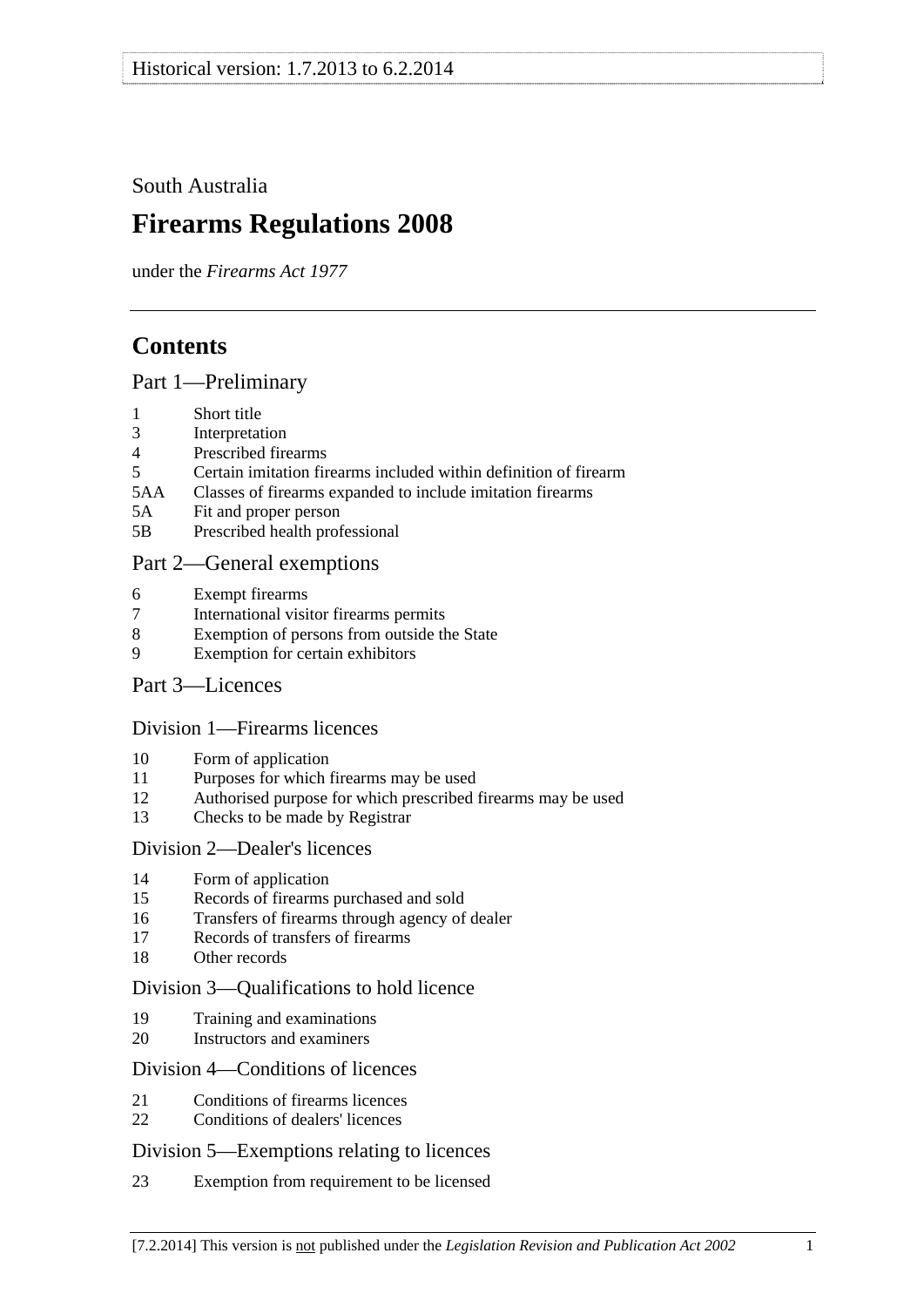#### [24 Exemption of juniors from certain provisions](#page-17-0)

#### [Division 6—General](#page-18-0)

- [25 Company nominee](#page-18-0)
- [26 Replacement of licence](#page-18-0)
- [27 Reporting obligations of prescribed persons](#page-18-0)

#### [Part 4—Acquisition and registration of firearms](#page-19-0)

- [28 Application for permits](#page-19-0)
- [29 Checks to be made by Registrar](#page-19-0)
- [30 Application to register firearm](#page-19-0)
- [31 Acquisition of class C firearms](#page-19-0)
- [32 Nature of alteration, loss, theft or destruction of firearm](#page-20-0)
- [33 Acquisition of class H firearms](#page-20-0)
- [34 Certificate of registration](#page-20-0)

#### [Part 5—Acquisition of ammunition](#page-21-0)

- [35 Application for permit](#page-21-0)
- [36 Limit on quantity of ammunition](#page-21-0)
- [37 Exemption—acquisition and supply of gas cylinders](#page-21-0)

#### [Part 6—Security of firearms and ammunition](#page-21-0)

- [38 Security of firearms](#page-21-0)
- [39 Possession of prescribed firearms](#page-22-0)
- [40 Possession of firearms by dealers](#page-22-0)
- [41 Ammunition](#page-22-0)
- [42 Security of dealer's building](#page-22-0)
- [43 Exemption from Part](#page-22-0)

#### [Part 7—Recognised bodies](#page-23-0)

#### [Division 1—Recognised firearms clubs](#page-23-0)

- [44 Application for recognition](#page-23-0)
- [45 Certificate of recognition](#page-23-0)
- [46 Approval of Registrar required for alteration to range](#page-23-0)
- [47 Club to inform Registrar of change](#page-24-0)
- [48 Acceptance of new members](#page-24-0)
- [49 Records to be kept by clubs](#page-24-0)
- [50 Change in membership](#page-25-0)

#### [Division 2—Recognised paint-ball operators and recognised commercial range](#page-25-0)  [operators](#page-25-0)

- [51 Application for recognition of paint-ball operator](#page-25-0)
- [52 Application for recognition of commercial range operator](#page-25-0)
- [53 Certificate of recognition](#page-26-0)
- [54 Alteration of grounds or range](#page-26-0)
- [55 Operator to inform Registrar of change](#page-26-0)

#### [Part 8—Miscellaneous](#page-27-0)

- [55A Disposal of forfeited or surrendered firearms etc](#page-27-0)
- [55B Register of firearms prohibition orders](#page-27-0)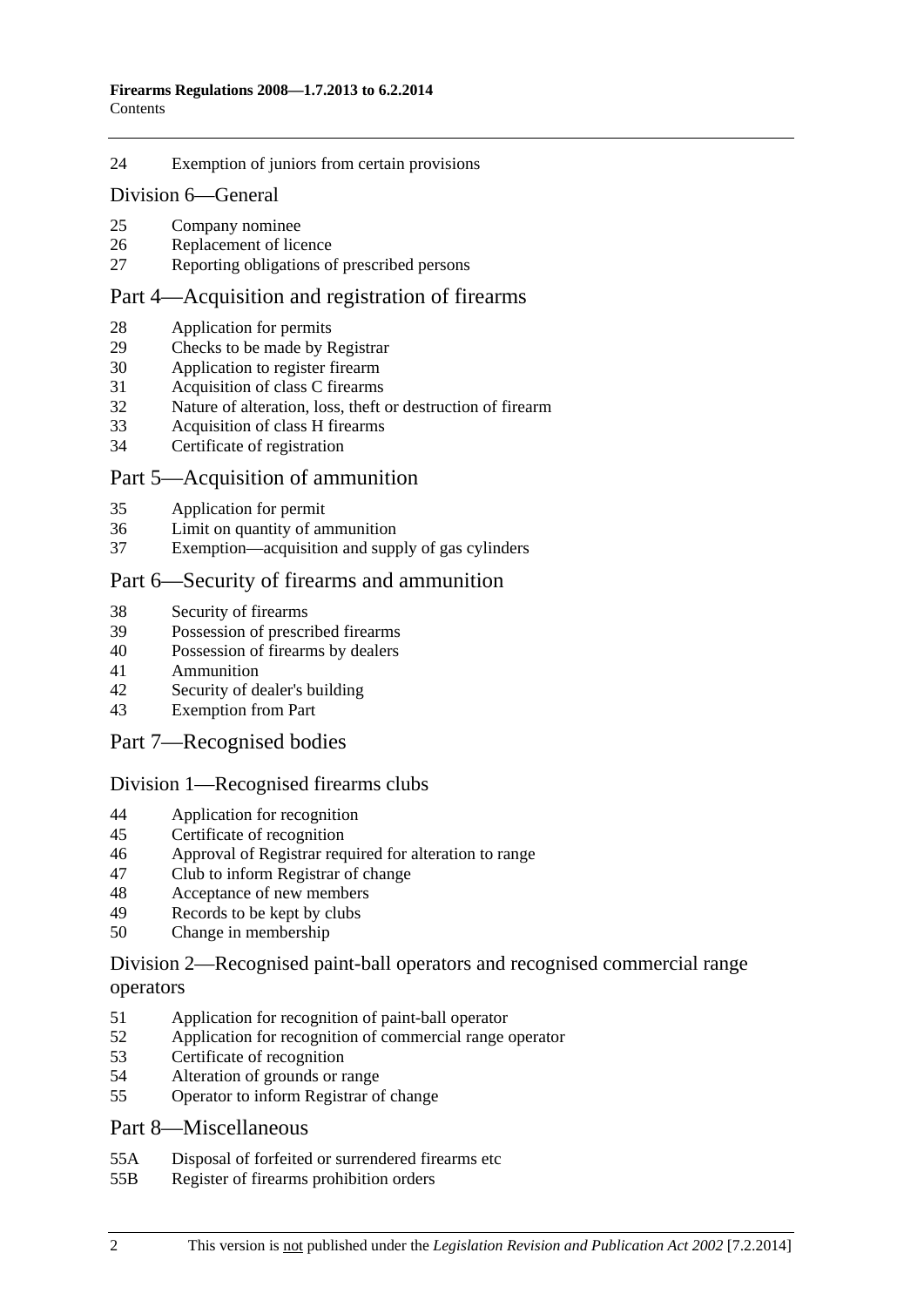- <span id="page-2-0"></span>[56 Advertising firearm for sale](#page-27-0)
- [57 Transporting of firearms—exclusion from section 35A of Act](#page-28-0)
- [58 Records](#page-28-0)
- [59 Form of applications and licences etc](#page-28-0)
- [60 Fees](#page-28-0)
- [61 Offence](#page-28-0)

[Schedule 1—Fees](#page-28-0) 

[Legislative history](#page-30-0) 

# **Part 1—Preliminary**

#### **1—Short title**

These regulations may be cited as the *Firearms Regulations 2008*.

#### **3—Interpretation**

(1) In these regulations, unless the contrary intention appears—

*Act* means the *[Firearms Act 1977](http://www.legislation.sa.gov.au/index.aspx?action=legref&type=act&legtitle=Firearms%20Act%201977)*;

*captive bolt gun* means a firearm designed to kill animals by firing a bolt that remains part of the firearm during and after firing;

*dog retriever* means a firearm designed to fire a projectile for a dog to retrieve;

*home-made firearm* means a firearm that incorporates a barrel or receiver that was made in Australia by a person who is not a licensed dealer in firearms;

*international visitor firearms permit*—see [regulation 7;](#page-6-0)

*owner* in relation to land includes an occupier of the land;

*paint-ball shooting* means shooting a paint-ball firearm when participating in an organised activity on the grounds of a recognised paint-ball operator;

*power head* means a firearm (not being a captive bolt gun) designed to kill animals by striking the muzzle against the animal;

*prescribed firearm*—see [regulation 4;](#page-3-0)

*regulated imitation firearm*—see [regulation 5](#page-0-0);

*rocket line launcher* means a firearm that is designed to throw a rope, cable or line of any other kind;

*underwater firearm* means a firearm—

- (a) designed to fire projectiles by means of compressed air or other compressed gas; and
- (b) designed to be used underwater; and
- (c) kept solely for use underwater;

*Very pistol* means a handgun designed to fire flares or exploding shells.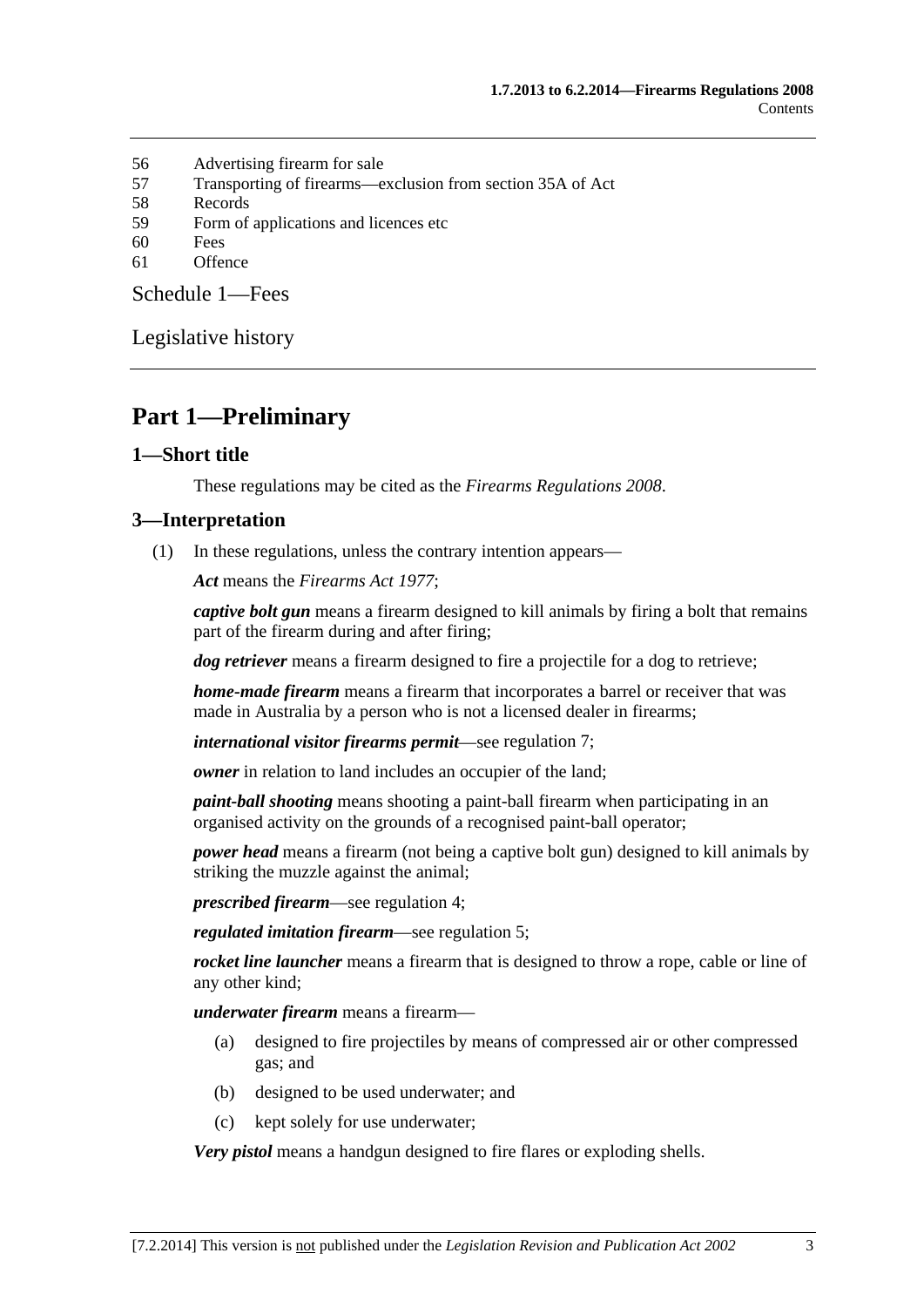<span id="page-3-0"></span> (2) For the purposes of these regulations the length of the barrel of a firearm will be taken to be the distance from the breech face to the muzzle.

#### **4—Prescribed firearms**

- (1) For the purposes of the definition of *prescribed firearm* in section 5(1) of the Act, the following firearms are prescribed:
	- (a) automatic firearms;
	- (b) mortars, bazookas, rocket propelled grenades and similar military firearms designed to fire explosive projectiles;
	- (c) firearms having 1 or more barrels of less than 330 millimetres in length (but not handguns, air rifles, air guns or power heads);
	- (d) shotguns having 1 or more barrels of less than 450 millimetres in length;
	- (e) air rifles and air guns having 1 or more barrels of less than 250 millimetres in length;
	- (f) firearms having an overall length of less than 750 millimetres (but not handguns or power heads);
	- (g) firearms (but not handguns) designed to be reduced in overall length by folding, telescoping or any other means to a length of less than 750 millimetres and then to be capable of being fired;
	- (h) firearms designed to fire projectiles containing tear gas or any other lachrymatory substance or any nauseating substance or poison (but not firearms designed to tranquillise, immobilise or administer vaccines or other medicines to animals);
	- (i) firearms designed as, and having the appearance of, other objects;
	- (j) home-made firearms;
	- (ja) regulated imitation firearms that closely resemble a firearm referred to in a preceding paragraph or that do not closely resemble such a firearm or a firearm of class A, B, C, D or H;
	- (k) receivers of firearms referred to in a preceding paragraph.
- (2) When determining the overall length of a paint-ball firearm for the purposes of [subregulation \(1\)\(f\)](#page-3-0) the gas cylinder and the hose connecting the cylinder to the firearm (if any) will be included.

#### **5—Certain imitation firearms included within definition of firearm**

- (1) Pursuant to paragraph (c) of the definition of *firearm* in section 5(1) of the Act, a regulated imitation firearm is declared to be a firearm for the purposes of the Act.
- (2) A regulated imitation firearm is—
	- (a) an item that contains a mechanism that imitates the loading mechanism or firing mechanism of a firearm; or
	- (b) an item that is an imitation of the receiver of a firearm,

other than—

(c) an item that is a children's toy or a novelty item; or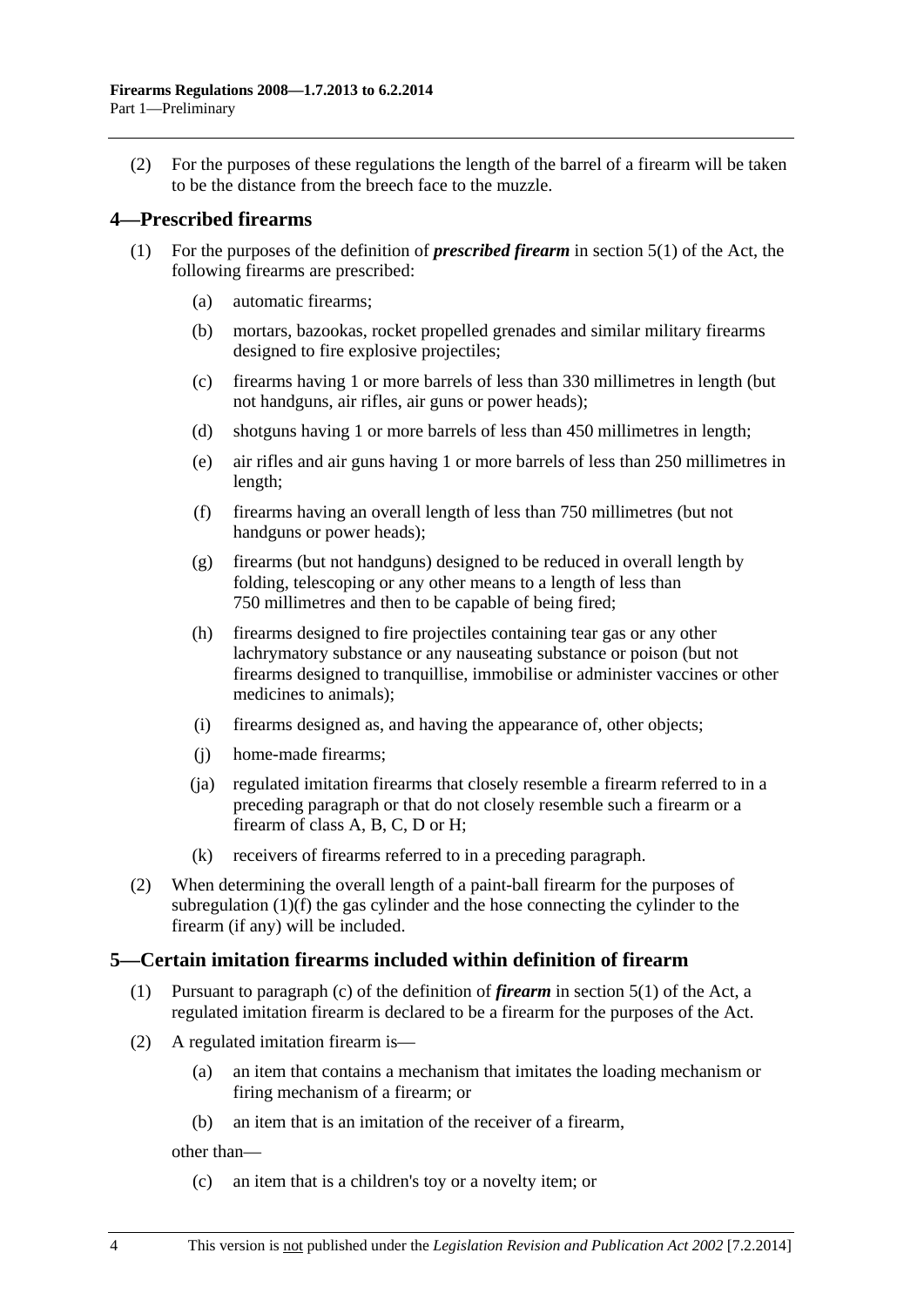- (d) an item determined by the Registrar under [subregulation \(3\)](#page-4-0) not to be a regulated imitation firearm.
- <span id="page-4-0"></span> (3) The Registrar may, on application or on the Registrar's own initiative, determine that a particular item is not a regulated imitation firearm if satisfied that the item cannot readily be adapted to function as a firearm.
- (4) The Minister may, by notice in the Gazette, declare an item of a specified class to be a regulated imitation firearm (and such a notice has effect according to its terms despite [subregulation \(2\)\)](#page-3-0).
- (5) The Minister may, by subsequent notice in the Gazette, vary or revoke a notice made under this regulation.

#### **5AA—Classes of firearms expanded to include imitation firearms**

The definitions of class A, B, C, D and H firearms in section 5(1) of the Act are amended so that, if a regulated imitation firearm closely resembles a firearm of a particular class, the class will be taken to encompass the regulated imitation firearm.

#### **5A—Fit and proper person**

For the purposes of section  $5(11)(ca)$  of the Act, an offence against any of the following provisions is a prescribed offence:

- (aa) *[Bail Act 1985](http://www.legislation.sa.gov.au/index.aspx?action=legref&type=act&legtitle=Bail%20Act%201985)*—section 11A(2) (Bail authority may direct person to surrender firearm etc);
- (a) *[Controlled Substances Act 1984](http://www.legislation.sa.gov.au/index.aspx?action=legref&type=act&legtitle=Controlled%20Substances%20Act%201984)*—

an indictable offence against section 32 as in force immediately before the commencement of the *[Controlled Substances \(Serious Drug](http://www.legislation.sa.gov.au/index.aspx?action=legref&type=act&legtitle=Controlled%20Substances%20(Serious%20Drug%20Offences)%20Amendment%20Act%202005)  [Offences\) Amendment Act 2005](http://www.legislation.sa.gov.au/index.aspx?action=legref&type=act&legtitle=Controlled%20Substances%20(Serious%20Drug%20Offences)%20Amendment%20Act%202005)*;

an offence against section 32 (Trafficking) as in force following the commencement of the *[Controlled Substances \(Serious Drug Offences\)](http://www.legislation.sa.gov.au/index.aspx?action=legref&type=act&legtitle=Controlled%20Substances%20(Serious%20Drug%20Offences)%20Amendment%20Act%202005)  [Amendment Act 2005](http://www.legislation.sa.gov.au/index.aspx?action=legref&type=act&legtitle=Controlled%20Substances%20(Serious%20Drug%20Offences)%20Amendment%20Act%202005)*;

section 33 (Manufacture of controlled drugs for sale);

section 33A (Sale, manufacture etc of controlled precursor);

section 33B (Cultivation of controlled plants for sale);

section 33C (Sale of controlled plants);

section 33F (Sale, supply or administration of controlled drug to child);

section 33G (Sale, supply or administration of controlled drug in school zone);

section 33H (Procuring child to commit offence);

an indictable offence against section 33I (Supply or administration of controlled drug);

section 33J (Manufacture of controlled drugs);

section 33K (Cultivation of controlled plants);

 (ab) *[Correctional Services Act 1982](http://www.legislation.sa.gov.au/index.aspx?action=legref&type=act&legtitle=Correctional%20Services%20Act%201982)*—section 68A(2) (Board may direct person to surrender firearm etc);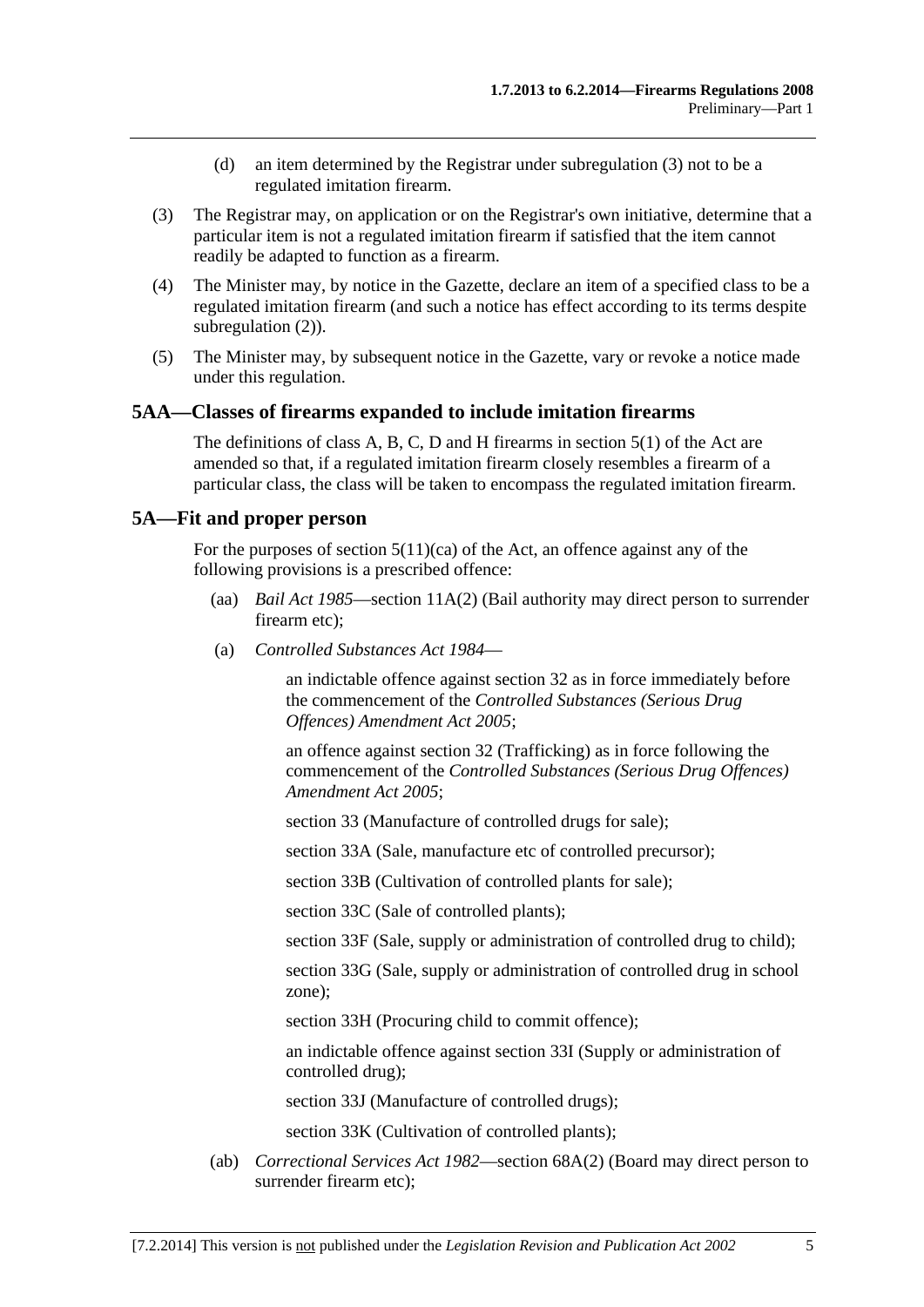- <span id="page-5-0"></span> (ac) *[Criminal Law \(Sentencing\) Act 1988](http://www.legislation.sa.gov.au/index.aspx?action=legref&type=act&legtitle=Criminal%20Law%20(Sentencing)%20Act%201988)*—section 24A(2) (Appropriate board may direct person to surrender firearm etc);
- (b) *[Criminal Law Consolidation Act 1935](http://www.legislation.sa.gov.au/index.aspx?action=legref&type=act&legtitle=Criminal%20Law%20Consolidation%20Act%201935)*—

section 19AA (Unlawful stalking);

section 29A (Shooting at police officers);

section 31 (Possession of object with intent to kill or cause serious harm);

section 32 (Possession of a firearm with intent to commit an offence);

section 32AA (Discharge of firearms to injure etc);

an aggravated offence against section 169 (Serious criminal trespass non-residential buildings);

an aggravated offence against section 170 (Serious criminal trespass places of residence);

section 248 (Threats or reprisals relating to persons involved in criminal investigations or judicial proceedings);

section 250 (Threats or reprisals against public officers);

section 270D (Going equipped for commission of offence against the person);

(c) *[Serious and Organised Crime \(Control\) Act 2008](http://www.legislation.sa.gov.au/index.aspx?action=legref&type=act&legtitle=Serious%20and%20Organised%20Crime%20(Control)%20Act%202008)*—

section 22 (Offence to contravene or fail to comply with control order);

section 32 (Offence to contravene or fail to comply with public safety order);

section 35 (Criminal associations);

(d) *[Summary Offences Act 1953](http://www.legislation.sa.gov.au/index.aspx?action=legref&type=act&legtitle=Summary%20Offences%20Act%201953)*—

section 15A (Possession of body armour);

section 74BJ (Hindering removal or modification of fortifications);

- (da) *[Young Offenders Act 1993](http://www.legislation.sa.gov.au/index.aspx?action=legref&type=act&legtitle=Young%20Offenders%20Act%201993)*—section 42A(2) (Training Centre Review Board may direct youth to surrender firearm etc);
- (e) offences consisting of a conspiracy or an attempt to commit an offence referred to in a preceding paragraph.

#### **5B—Prescribed health professional**

For the purposes of paragraph (c) of the definition of *health professional* in section 6B(3) of the Act, a nurse registered under the *[Nurses Act 1999](http://www.legislation.sa.gov.au/index.aspx?action=legref&type=act&legtitle=Nurses%20Act%201999)* is a person of a prescribed class.

# **Part 2—General exemptions**

#### **6—Exempt firearms**

The following are excluded from the provisions of the Act and these regulations:

(a) captive bolt guns;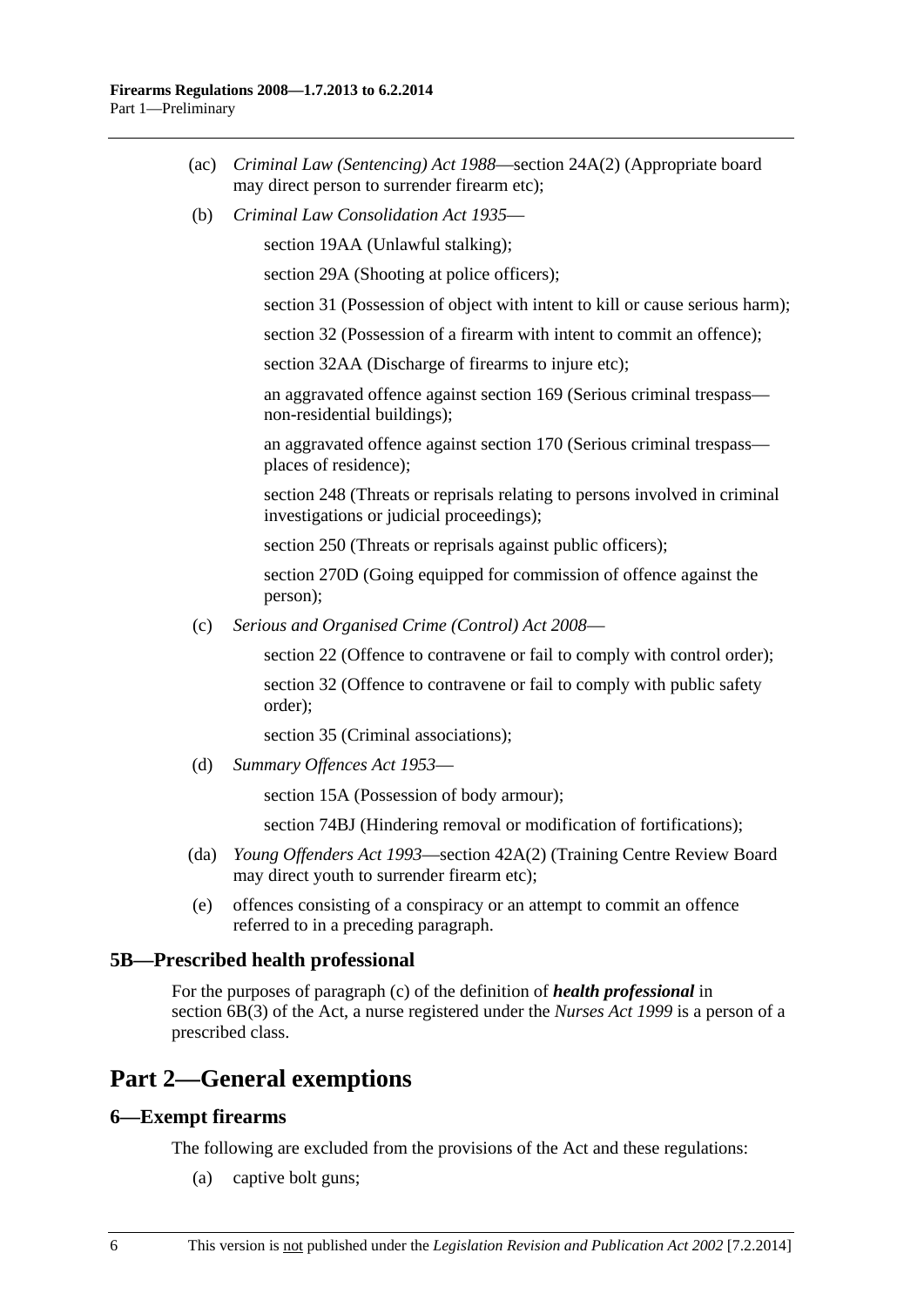- <span id="page-6-0"></span> (b) tools or instruments powered by burning propellant or by compressed air or other compressed gas;
- (c) rocket line launchers;
- (d) devices designed to throw a net to catch animals;
- (e) devices designed to throw an object for shotgun target practice;
- (f) dog retrievers;
- (g) Very pistols used only for signalling distress or rescuing persons in distress;
- (h) a firearm that—
	- (i) has been fitted with a transmitter of infrared electromagnetic waves or a receiver of such waves or both; and
	- (ii) has been modified so as to be incapable of firing a projectile; and
	- (iii) cannot easily be modified to fire projectiles;
- (i) an underwater firearm;
- (j) receivers of firearms referred to in a preceding paragraph.

**Note—** 

The definition of *firearm* in section 5(1) of the Act excludes an antique firearm. *Antique firearm* is defined in section 5(1).

#### **7—International visitor firearms permits**

- (1) The Registrar may, on the application of a person who is visiting, or who intends visiting, Australia, issue an international visitor firearms permit to the applicant authorising the applicant to possess and use a firearm for 1 or more of the following purposes as specified in the permit:
	- (a) competitive shooting;
	- (b) hunting;
	- (c) providing personal security services for a foreign dignitary or official.
- (2) The application—
	- (a) must be made in a manner and form approved by the Registrar; and
	- (b) must include, or be accompanied by, such information as the Registrar requires.
- (3) The applicant must—
	- (a) provide such further information as the Registrar requires in order to determine the application; and
	- (b) provide all information in connection with the application in the form required by the Registrar; and
	- (c) provide such proof of the information supplied as the Registrar requires.
- (4) A permit—
	- (a) may be issued for such term and subject to such conditions as the Registrar thinks fit; and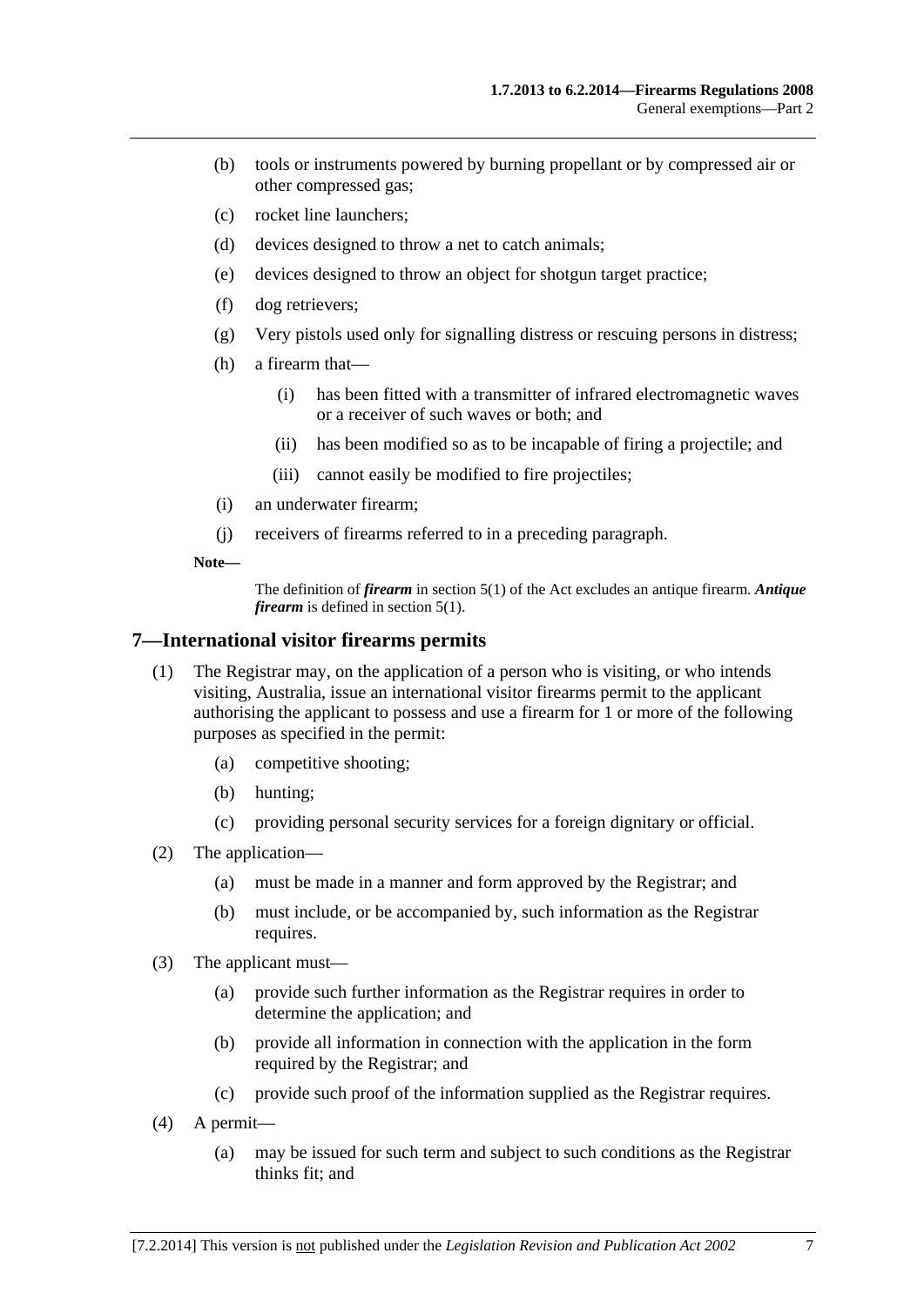- (b) may be varied or revoked by the Registrar at any time.
- <span id="page-7-0"></span> (5) A permit issued under this regulation—
	- (a) must identify the firearm or firearms to which it applies; and
	- (b) must not be issued in relation to a class D firearm or a prescribed firearm.
- (6) A person who holds an international visitor firearms permit or a permit under the law of another State or a Territory of the Commonwealth corresponding with this regulation is exempt from the application of the Act and these regulations provided that the person complies with the conditions of the permit.

#### **8—Exemption of persons from outside the State**

- (1) This regulation authorises the possession or use of a firearm for a purpose in South Australia only if the possession or use of that firearm for that purpose could be authorised by a firearms licence (disregarding a purpose with which a firearms licence may be endorsed under regulation  $11(2)(h)$ ).
- (2) Subject to this regulation, a person whose usual place of residence is in another State or a Territory of the Commonwealth may possess or use a firearm for a purpose in South Australia, without holding a firearms licence, if the person is authorised to possess or use that firearm for that purpose under the law of his or her usual place of residence.
- (3) Subject to this regulation, a person who moves his or her usual place of residence to South Australia may, for the period of 3 months after moving, possess or use a firearm for a purpose in South Australia, without holding a firearms licence, if the person could possess or use that firearm for that purpose under the law of his or her former place of residence.
- (4) [Subregulation \(3\)](#page-7-0) does not authorise a person to use a class C, D or H firearm in South Australia.
- (5) A person who has possession of a firearm under [subregulation \(2\)](#page-7-0) is not required to register the firearm.
- (6) A person referred to in [subregulation \(2\)](#page-7-0) or [\(3\)](#page-7-0) who has been issued with a licence or other authority under the law of his or her usual or former place of residence must carry the licence or other authority and produce it to a police officer on request.
- (7) A person who has moved his or her usual place of residence to South Australia must, within 7 days after moving apply, under the Act and these regulations for registration of, and for a licence to possess and use, the firearms in his or her possession.
- (8) The exemption provided by this regulation does not apply—
	- (a) in relation to a prescribed firearm; or
	- (b) in favour of a person who fails to comply with [subregulation \(6\)](#page-7-0) or [\(7\).](#page-7-0)

#### **9—Exemption for certain exhibitors**

- (1) The holder of a dealer's licence who exhibits firearms at a recognised exhibition is, for the purposes of so exhibiting firearms, exempt from section  $17(4)(a)$  of the Act.
- (2) The Minister may, by notice in the Gazette, declare a specified exhibition to be a recognised exhibition for the purposes of this regulation and specify the place at which, and the period for which, the exhibition is to be held.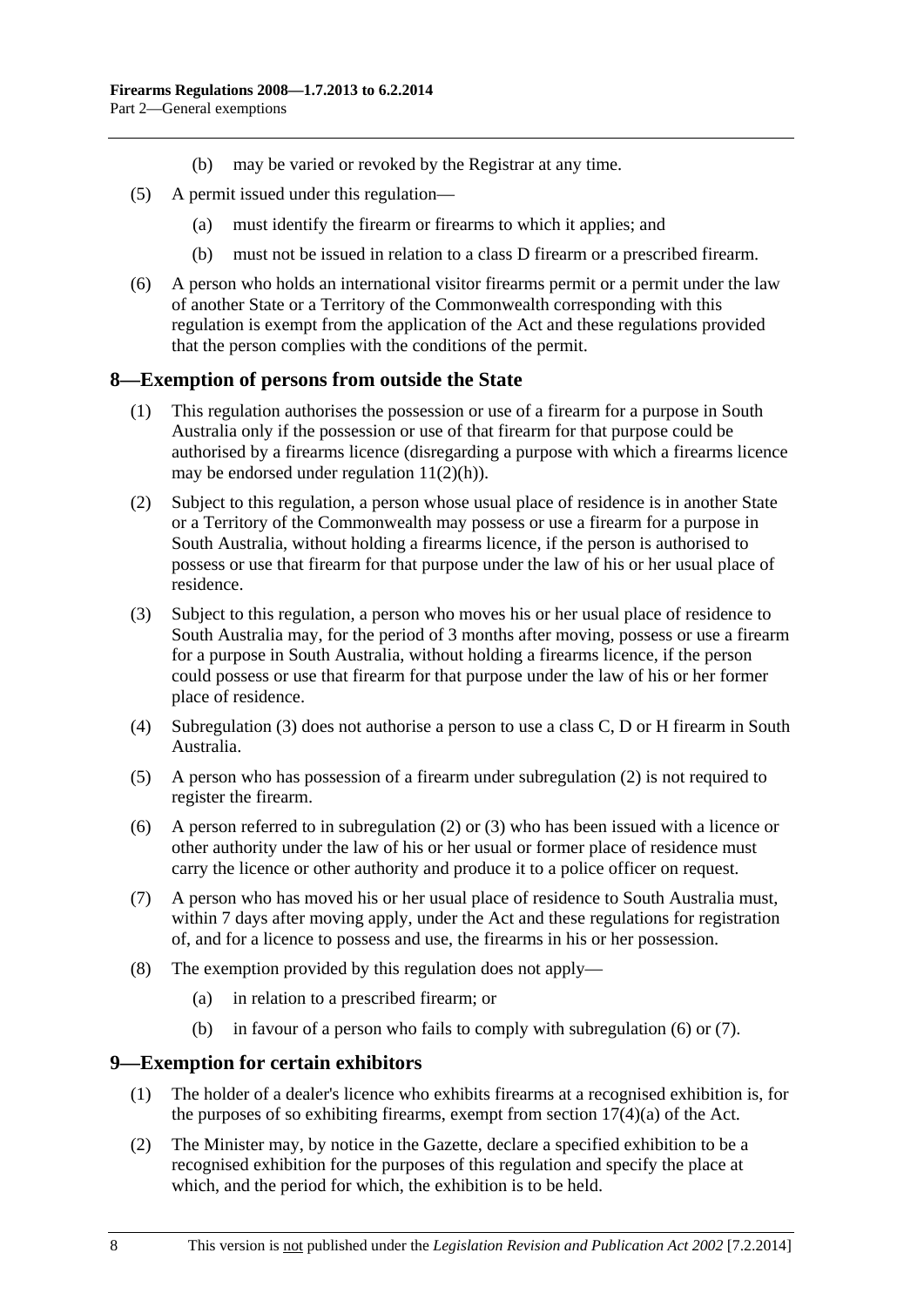- <span id="page-8-0"></span> (3) The Minister may, by subsequent notice in the Gazette, vary or revoke a notice under [subregulation \(2\).](#page-7-0)
- (4) For the purposes of this regulation, firearms will only be taken to be exhibited at a recognised exhibition if they are exhibited at the place and during the period specified in the notice.

# **Part 3—Licences**

### **Division 1—Firearms licences**

#### **10—Form of application**

An application for a firearms licence, or the renewal of a firearms licence, must be in a form approved by the Registrar.

#### **11—Purposes for which firearms may be used**

- (1) A firearms licence must be endorsed by the Registrar with the purpose or purposes for which the firearm or firearms of the class or classes authorised by the licence may be used by the holder of the licence.
- (2) Subject to this regulation, 1 or more of the following purposes may be endorsed on a firearms licence:
	- (a) use as a member of a shooting club—1;
	- (b) target shooting—2;
	- (c) hunting—3;
	- (d) paint-ball shooting—4;
	- (e) use in relation to carrying on the business of primary production or in the course of employment by a person who carries on such a business—5;
	- (f) use in the course of carrying on the business of guarding property or use in guarding property in the course of employment by a person who carries on that business—6;
	- (g) collecting and displaying firearms;
	- (h) such other purpose as is approved by the Registrar—7.
- (3) If the purpose of collecting and displaying firearms is endorsed on a licence, no other purpose may be endorsed on the licence.
- (4) A licence endorsed with the purpose of collecting and displaying firearms cannot authorise the possession of a prescribed firearm or a class D firearm.

**Note—** 

If a prescribed firearm or a class D firearm is rendered unusable in a manner stipulated by the Registrar it ceases to be a firearm (see definition of firearm in section 5(1) of the Act) and is therefore no longer subject to regulation.

 (4a) A licence endorsed with a purpose listed in paragraphs [\(a\)](#page-8-0) to [\(f\)](#page-8-0) of [subregulation \(2\)](#page-8-0)  cannot authorise the possession of a regulated imitation firearm.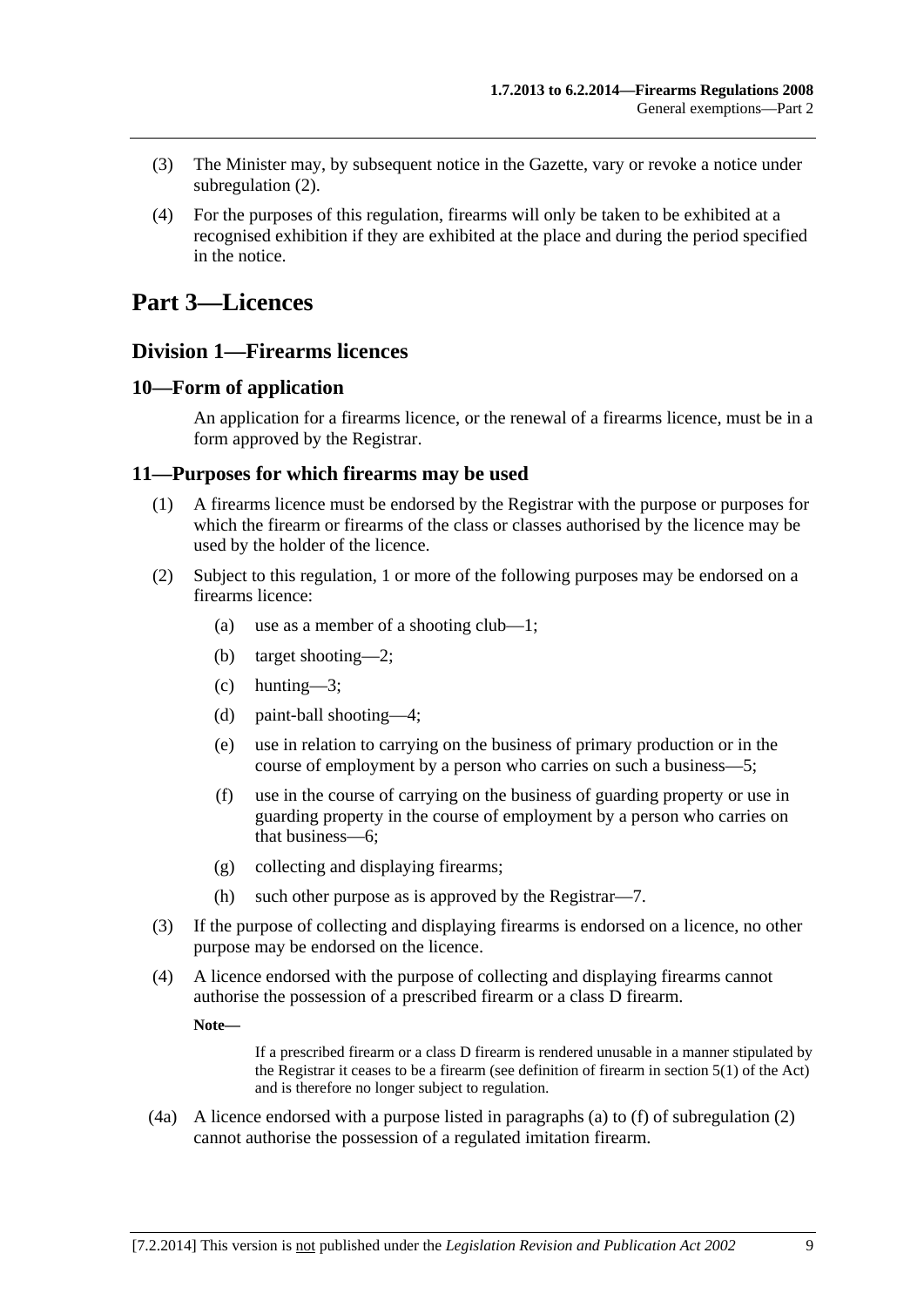- <span id="page-9-0"></span> (5) The endorsement referred to in [subregulation \(2\)\(f\)](#page-8-0) operates only so long as the holder of the licence holds an appropriate licence under the *[Security and Investigation Agents](http://www.legislation.sa.gov.au/index.aspx?action=legref&type=act&legtitle=Security%20and%20Investigation%20Agents%20Act%201995)  [Act 1995](http://www.legislation.sa.gov.au/index.aspx?action=legref&type=act&legtitle=Security%20and%20Investigation%20Agents%20Act%201995)*.
- (6) The holder of a firearms licence who is a member of a recognised firearms club is not entitled to use a firearm for hunting in the course of club activities unless the licence, by separate endorsement, authorises the use of that class of firearm for hunting.
- (7) The purposes listed in [paragraphs \(a\)](#page-8-0) to [\(h\)](#page-8-0) of [subregulation \(2\)](#page-8-0) will be sufficiently endorsed on a licence by endorsing on the licence the number appearing at the end of the relevant paragraph.

#### **12—Authorised purpose for which prescribed firearms may be used**

For the purposes of section 12(7) of the Act, a person may possess and use a prescribed firearm pursuant to a firearms licence for the purpose of theatrical or cinematic productions or for such other purpose or purposes as are approved by the Registrar.

#### **13—Checks to be made by Registrar**

Before granting an application for a firearms licence or to renew or vary a firearms licence, the Registrar must check the application against the checklist adopted for that purpose by the Ministerial Council for Police and Emergency Management – Police.

### **Division 2—Dealer's licences**

#### **14—Form of application**

An application for a dealer's licence, or the renewal of a dealer's licence, must be in a form approved by the Registrar.

#### **15—Records of firearms purchased and sold**

- (1) A dealer must compile records in duplicate of firearms purchased and sold in a form approved by the Registrar for that purpose.
- (2) Within 7 days after the end of each month, the dealer must deliver the original records in respect of that month to the Registrar.
- (3) The duplicate copy of the records must be kept for at least 3 years at the dealer's premises.
- (4) If no firearms have been purchased or sold by a dealer during a month, the dealer must deliver a copy of the appropriate form to the Registrar with "Nil Return" written across it.

#### **16—Transfers of firearms through agency of dealer**

- (1) If possession of a firearm is transferred through the agency of a licensed dealer under section 15B(9)(b) of the Act, the dealer must—
	- (a) satisfy himself or herself by inspecting the relevant permit and licence that the person acquiring the firearm is entitled to acquire and possess it; and
	- (b) record—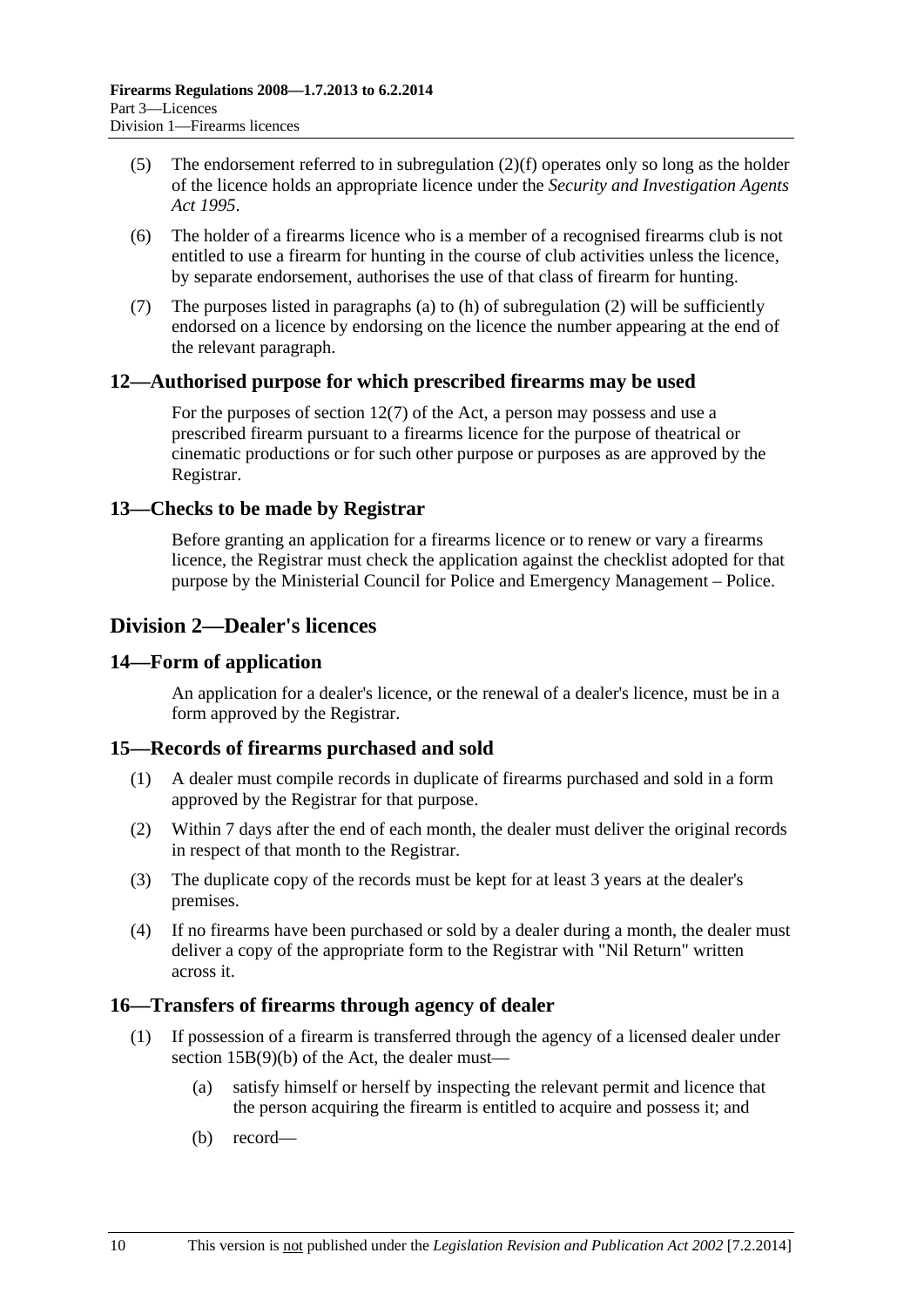- <span id="page-10-0"></span> (i) the name and address of the person transferring and the person acquiring the firearm and the number of each of their firearms licences; and
- (ii) the class, make, calibre and serial number or other identification of the firearm; and
- (iii) if the firearm is lent or hired—the duration and the terms of the loan or hire; and
- (c) provide the Registrar with the information recorded under [paragraph \(b\)](#page-9-0) within 1 month after possession of the firearm is transferred.
- (2) The dealer must not transfer the firearm unless he or she has complied with subregulation  $(1)(a)$  and  $(b)$ .

#### **17—Records of transfers of firearms**

- (1) A dealer must compile the records referred to in [regulation 16](#page-9-0) and a dealer or an authorised officer (as the case requires) must compile the records referred to in section 15C of the Act in duplicate in a form approved by the Registrar.
- (2) Within 7 days after the end of each month the dealer or authorised officer must deliver the original records referred to in [subregulation \(1\)](#page-10-0) in respect of that month to the Registrar.
- (3) The duplicate copy of the records must be kept for at least 3 years at the dealer's or club's premises.
- (4) If the dealer has not witnessed the transfer of possession of any firearms and has not acted as agent in the transfer of possession of any firearms during a month, the dealer must deliver a copy of the appropriate form to the Registrar with "Nil Return" written across it.
- (5) In this regulation—

*authorised officer* has the same meaning assigned by section 15B of the Act.

#### **18—Other records**

- (1) A dealer must compile records of firearms received by the dealer for repair, consignment or safe keeping in a form approved by the Registrar for that purpose.
- (2) A dealer must, if required to do so by the Registrar, compile records of ammunition purchased by the dealer and ammunition sold by the dealer in a form approved by the Registrar for that purpose.
- (3) The records must be kept for at least 3 years at the dealer's premises.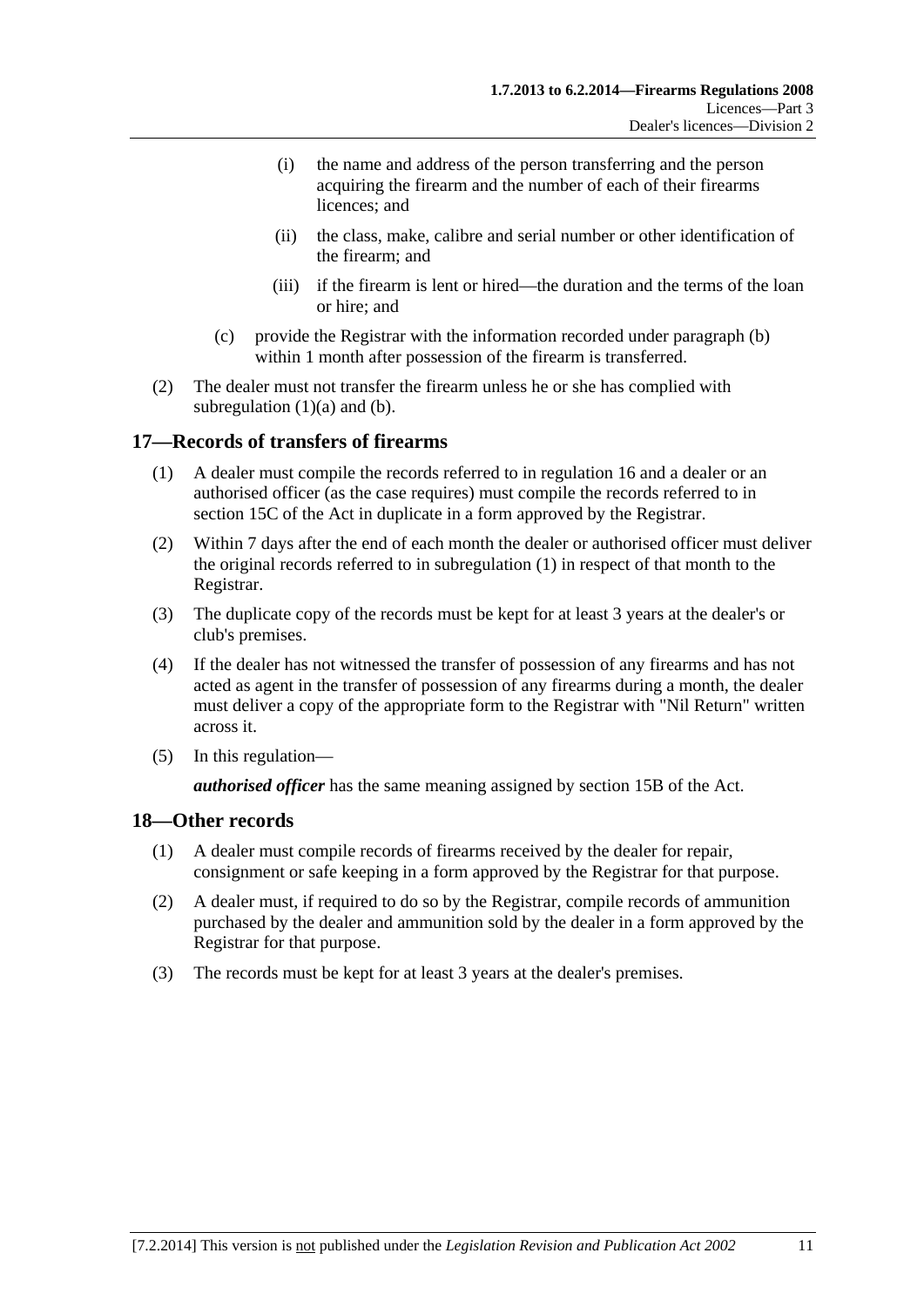# <span id="page-11-0"></span>**Division 3—Qualifications to hold licence**

#### **19—Training and examinations**

- (1) The Registrar may, by notice in writing, require an applicant for a firearms licence or a dealer's licence or for the addition of classes of firearms to which a licence relates or for the endorsement of a further purpose or purposes on a licence to complete to the satisfaction of the Registrar 1 or more of the following:
	- (a) a course in the safe handling, carriage and use of firearms nominated by the Registrar;
	- (b) a written examination in the safe handling, carriage and use of firearms nominated by the Registrar;
	- (c) a practical examination in the safe handling, carriage and use of firearms nominated by the Registrar.
- (2) [Subregulation \(1\)](#page-11-0) does not apply to an application for the renewal of a licence unless—
	- (a) a period of 1 year or more has elapsed since the licence expired; or
	- (b) the licence will authorise the possession and use of additional classes of firearm or will authorise the possession and use of firearms for additional purposes; or
	- (c) the licence is endorsed for use in the course of carrying on the business of guarding property or use in guarding property in the course of employment by a person who carries on that business.

#### **20—Instructors and examiners**

- (1) The Registrar may authorise any suitable person to conduct a course or examination for the purposes of this Division.
- (2) A person who conducts a course or examination under this Division—
	- (a) must not allow a person to attend the course or sit for the examination unless the person produces, for his or her inspection, a notice issued by the Registrar under [regulation 19](#page-11-0); and
	- (b) must compile, in a form approved by the Registrar, and keep for at least 3 years, a record of the names and addresses of all persons who attend the course or sit for the examination.
- (3) A person referred to in [subregulation \(1\)](#page-11-0) must provide the Registrar with such information as he or she requests relating to courses or examinations conducted by the person.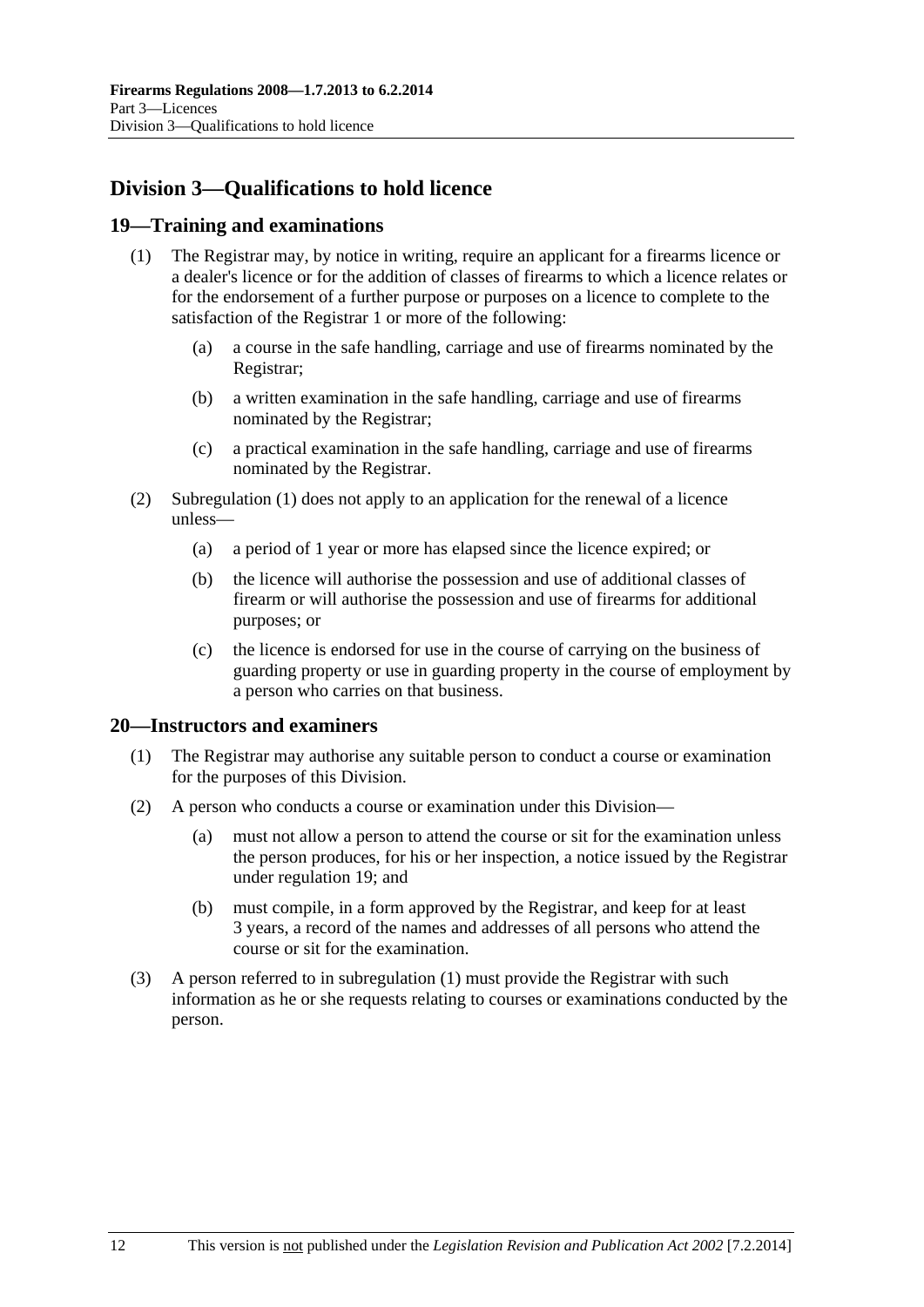## <span id="page-12-0"></span>**Division 4—Conditions of licences**

#### **21—Conditions of firearms licences**

- (1) It is a condition of a firearms licence that—
	- (a) the holder of the licence must give the Registrar written notice in a form approved by the Registrar of all changes to his or her name or address within 14 days after the change occurs; and
	- (b) every firearm that the holder of the licence has possession of pursuant to the licence must comply with section 24A of the Act; and
	- (c) the holder of the licence must comply with the provisions of [Part 6](#page-21-0) that apply to, or in relation to, firearms held pursuant to the licence; and
	- (d) when a firearm or ammunition is not secured as required by [Part 6](#page-21-0) the holder of the licence must take all reasonable precautions to ensure that the firearm or ammunition is not lost or stolen or does not come into the possession of an unauthorised person; and
	- (e) the holder of the licence must report the theft, loss or destruction of a firearm to which the licence relates to a police officer within 14 days after the theft, loss or destruction occurs; and
	- (f) if the holder of the licence informed the Registrar, when applying for the licence, of the place at which he or she intended to keep firearms pursuant to the licence when not in use and the manner in which he or she intended securing those firearms, the holder of the licence—
		- (i) must allow, at any reasonable time, a police officer to enter and inspect the place at which the firearms are kept to ensure the firearms are so secured; and
		- (ii) must give the Registrar prior written notice of any change in the place at which the firearms are kept; and
		- (iii) must not, without the approval of the Registrar, change the manner in which the firearms are secured; and
	- (g) the holder of the licence must, whenever required to do so by the Registrar, provide the Registrar with information relating to a firearm registered in his or her name or in his or her possession; and
	- (h) the holder of the licence must whenever required to do so by the Registrar provide the Registrar with information that the Registrar requires to determine whether he or she should take action under section 20(1a) of the Act.
- (1a) It is a condition of a firearms licence that it does not authorise possession of a regulated imitation firearm unless it is specifically endorsed by the Registrar to that effect.
- (1b) It is a condition of a firearms licence that authorises possession of a regulated imitation firearm that the regulated imitation firearm must not, without the approval of the Registrar, be altered in a manner that would enable it to function as a firearm.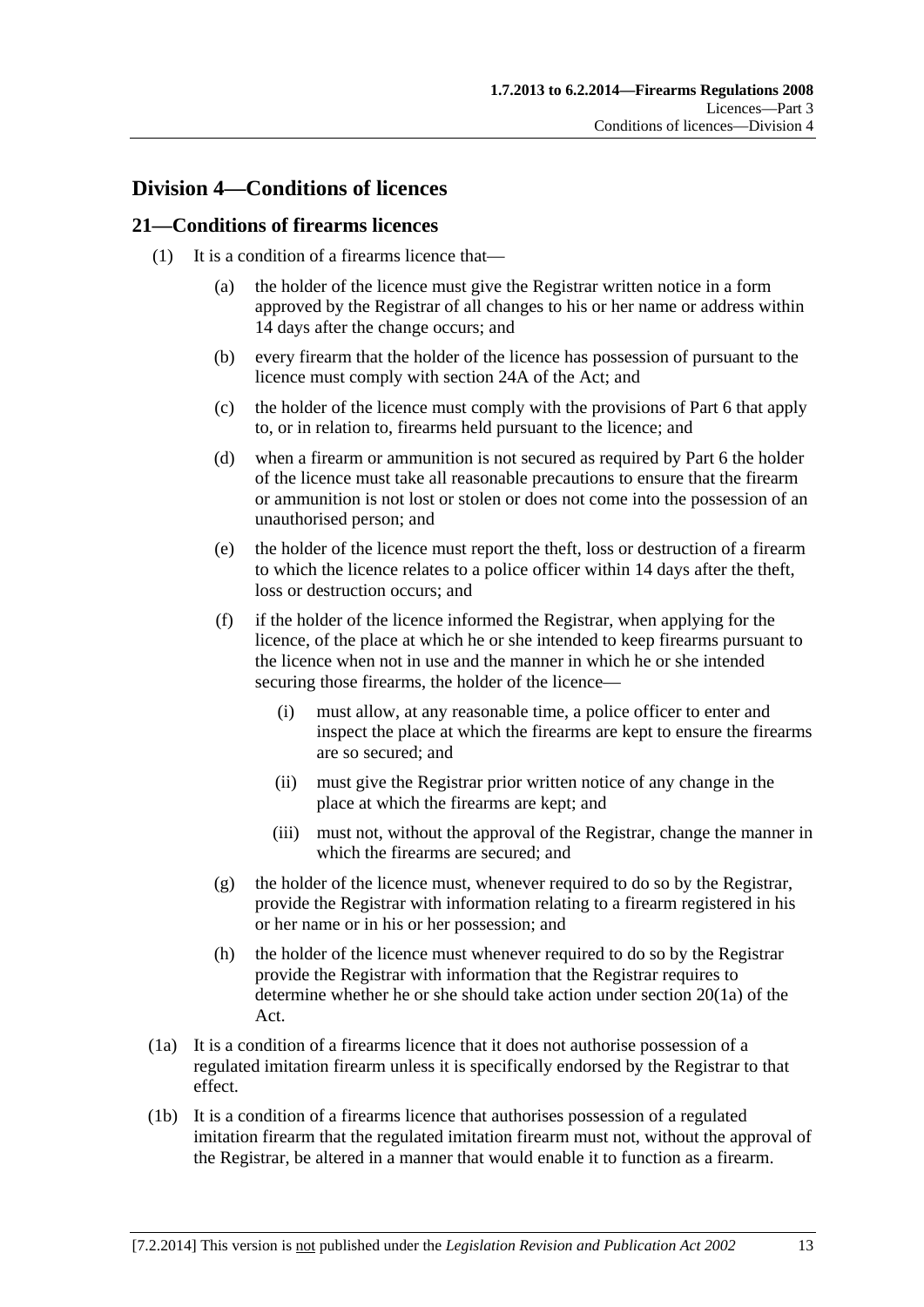- <span id="page-13-0"></span> (2) It is a condition of a firearms licence that authorises the use and possession of a class C firearm that the holder of the licence must, within 14 days before each anniversary of the granting or renewal of the licence, provide the Registrar with information that the Registrar requires to determine whether he or she should take action under section 20(1a) of the Act.
- (3) It is a condition of a firearms licence that authorises the possession and use of a class C firearm that the holder of the licence may only use a firearm of that class if the requirements set out in 1 or more of the paragraphs of section 15A(3) of the Act or in regulations under section 15A(3)(a) are satisfied and then only if his or her use of the firearm is consistent with the relevant paragraph or regulation.
- (4) If the only paragraph of section 15A(3) of the Act satisfied by the holder of a firearms licence authorising the possession and use of a class C firearm is paragraph (b) (membership of The South Australian Clay Target Association Incorporated or the Australian Clay Target Association Incorporated and membership of a recognised firearms club affiliated with either of those associations), it is a further condition of the licence that the holder must be an active member of the club.
- (5) For the purposes of [subregulation \(3\),](#page-13-0) the requirements of paragraph (a) of section 15A(3) of the Act will not be taken not to be satisfied on the ground that the holder of the licence has possession of 2 or more class C firearms if his or her possession of those firearms is consistent with another paragraph of section 15A(3) or with a regulation under section 15A(3)(d).
- (6) It is a condition of a firearms licence that authorises the possession and use of a class D firearm that the holder of the licence may only use a firearm of that class for the purpose of destroying animals and then only if his or her livelihood is gained partly or wholly from professional shooting.
- (7) It is a condition of a firearms licence that authorises the possession and use of a class H firearm that the holder of the licence may only use a firearm of that class—
	- (a) if the holder is an active member of a shooting club; or
	- (b) in relation to carrying on the business of primary production or in the course of employment by a person who carries on such a business if, in either case, the property on which the primary production business is carried on is at least 15 000 hectares in area or is a property to which [subregulation \(8\)](#page-13-0) applies; or
	- (c) in the course of carrying on the business of guarding property or in guarding property in the course of employment by a person who carries on that business; or
	- (d) for the purpose of collecting and displaying firearms; or
	- (e) for such other purpose as is approved by the Registrar.
- (8) This subregulation applies to a property for the purposes of [subregulation \(7\)\(b\)](#page-13-0) if the property was specified in a firearms licence that—
	- (a) was purportedly granted to a person for a term expiring on or after 27 September 2002; and
	- (b) authorised the person to use a class H firearm on the property in relation to carrying on the business of primary production or in the course of employment by a person who carries on such a business.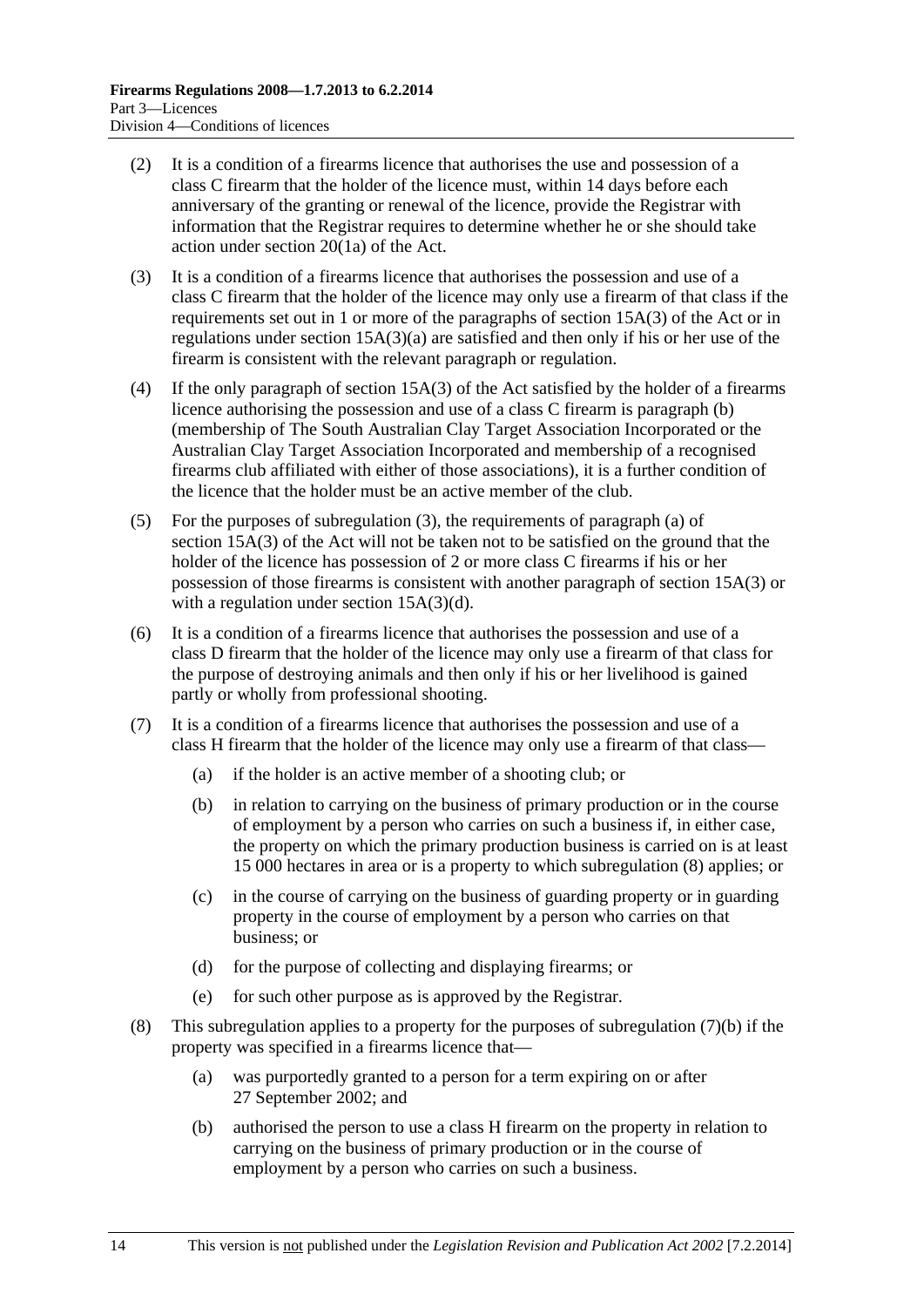- (9) It is an additional condition of a shooting club member's licence that the holder of the licence must be an active member of a shooting club for each licence year of the licence.
- (10) It is an additional condition of a shooting club member's licence that authorises the possession and use of class H firearms that the class H firearms of each of the following categories of which the holder of the licence has possession must be used by the holder in shooting club organised shoots for that category of class H firearms on at least 4 occasions during each licence year of the licence:
	- (a) air or gas operated handguns;
	- (b) .22 calibre rim fire handguns (long rifle or short);
	- (c) centre fire handguns of not more than .38 calibre;
	- (d) handguns of more than .38 calibre.
- (11) It is an additional condition of a collector's licence—
	- (a) that in the case of all firearms in the collection manufactured after 1900—
		- (i) the bolt, breech block or firing pin of the firearm must be locked in a container kept separately from the firearm; or
		- (ii) the trigger of the firearm must be immobilised by means of a trigger lock; or
		- (iii) the firearm is secured by such other method as is approved by the Registrar; and
	- (b) that the holder of the licence must be an active member of a collectors' club for each licence year of the licence; and
	- (c) that the holder of the licence does not have possession of any ammunition that can be used in a firearm owned by the collector for the purpose of collecting and displaying firearms (excluding ammunition for use in a firearm that the collector is authorised to have possession of and use for some other purpose endorsed on a separate firearms licence); and
	- (d) that none of the firearms included in the collection is a prescribed firearm; and
	- (e) that the firearms included in the collection must not be fired without the written approval of the Registrar.
- (12) If the purpose, or 1 of the purposes, endorsed on a firearms licence is paint-ball shooting, it is a condition of the licence that only a paint-ball firearm will be used for the purposes of paint-ball shooting.
- (13) A licence to possess a prescribed firearm is subject to the following conditions in addition to the conditions prescribed by [subregulation \(1\):](#page-12-0)
	- (a) the firearm to which the licence relates must not be used to fire a projectile;
	- (b) the firearm must be kept at the premises and in the manner specified in the licence unless approval to the contrary is granted by the Registrar;
	- (c) the holder of the licence must not surrender control of the firearm except when disposing of the firearm.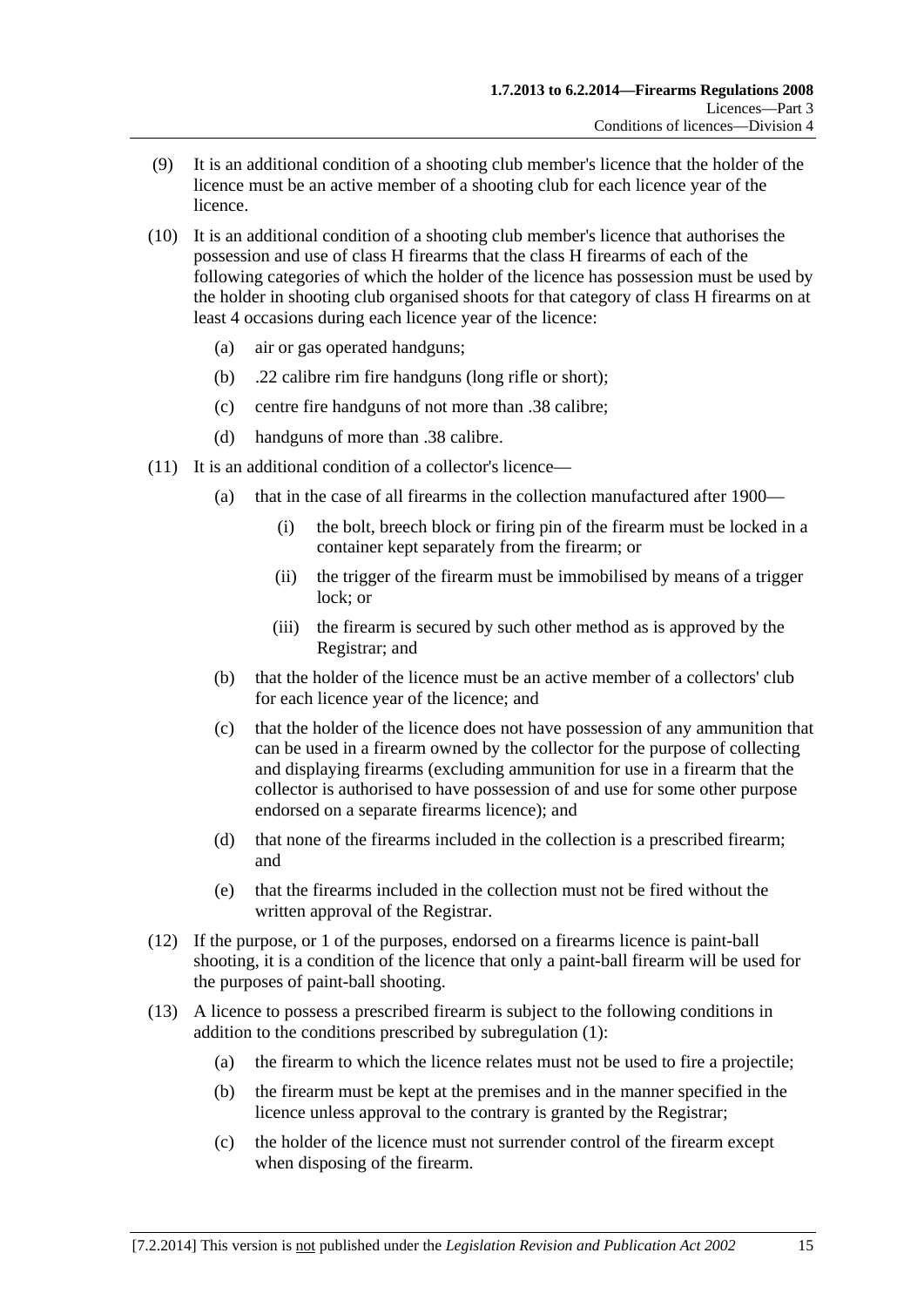<span id="page-15-0"></span> (14) The conditions imposed by [subregulations \(3\)](#page-13-0) and [\(6\)](#page-13-0) do not apply to a licence held solely to enable the holder of the licence to possess and use firearms for the purposes of a contract with the Crown in right of this State or in any of the Crown's other capacities or for the purpose of tendering for such a contract.

#### **22—Conditions of dealers' licences**

- (1) It is a condition of a dealer's licence that—
	- (a) the dealer must give the Registrar written notice in a form approved by the Registrar of all changes to his or her name or address within 14 days after the change occurs; and
	- (b) the dealer must comply with the provisions of [Part 6](#page-21-0) that apply to, or in relation to, firearms or ammunition held pursuant to the licence; and
	- (c) when a firearm or ammunition is not secured as required by [Part 6,](#page-21-0) the dealer must take all reasonable precautions to ensure that the firearm or ammunition is not lost or stolen or does not come into the possession of an unauthorised person; and
	- (d) the dealer must report the theft, loss or destruction of a firearm that is owned or held by the dealer in the course of carrying on business as a dealer in firearms to a police officer within 14 days after the theft, loss or destruction occurs; and
	- (e) subject to [subregulation \(2\)](#page-16-0), the dealer does not carry on business as a dealer in firearms or ammunition except at the premises authorised by the licence; and
	- (f) in the course of carrying on business as a dealer in firearms, the dealer does not keep firearms at any premises except those referred to in [paragraph \(e\)](#page-15-0)  unless he or she does so for the purpose of testing or repairing those firearms; and
	- (g) the dealer must not deal in—
		- (i) mechanisms or other fittings that can be fitted to a firearm to convert it to an automatic firearm; or
		- (ii) mechanisms or other fittings that, when fitted to a suitable firearm, will enable the firearm to fire grenades or other explosive projectiles; and
	- (h) during the hours that members of the public have access to the premises referred to in [paragraph \(e\),](#page-15-0) the dealer displays the licence, or a copy of the licence (the copy does not need to include a photograph of the holder of the licence), in those premises in a position in which it is likely to be seen and read by members of the public; and
	- (i) the dealer identifies, in a manner approved by the Registrar, each firearm that he or she owns in the course of carrying on business as a dealer in firearms; and
	- (j) the dealer must produce to a police officer on request the records kept by him or her pursuant to the Act and these regulations; and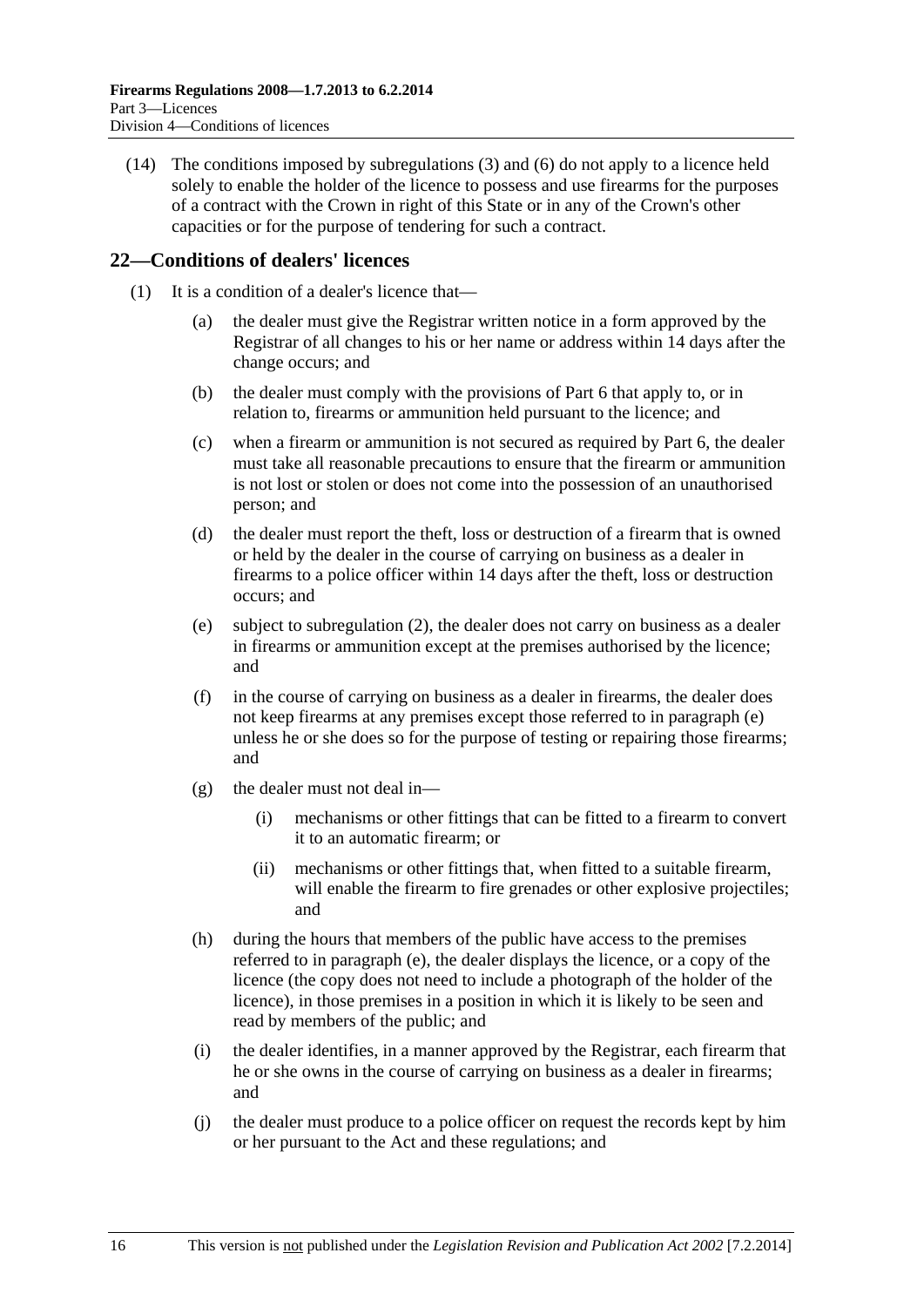- <span id="page-16-0"></span> (k) the dealer must allow a police officer to enter and inspect any premises at which the dealer is authorised by the licence to carry on business for the purpose of enforcement of the Act and these regulations; and
- (l) the dealer must, whenever required to do so by the Registrar or a police officer, provide the Registrar or member with information relating to a firearm recorded to, or in the possession of, the dealer.
- (2) A dealer may—
	- (a) exhibit firearms and ammunition for the purpose of sale by auction and may sell firearms or ammunition by auction at a place other than his or her premises; and
	- (b) exhibit firearms and ammunition for any other purpose at places other than his or her premises if he or she does not exhibit—
		- (i) 2 or more identical firearms; or
		- (ii) more than 50 rounds of identical ammunition.

## **Division 5—Exemptions relating to licences**

#### **23—Exemption from requirement to be licensed**

- (1) An offence is not committed against section 11 of the Act in the following circumstances:
	- (a) by a person of or over the age of 14 years but under the age of 18 years who has possession of or uses a registered firearm if—
		- (i) he or she is with, and is under the continuous supervision of, his or her parent or guardian or some other person approved by his or her parent or guardian; and
		- (ii) the person providing the supervision holds a firearms licence authorising possession of the firearm for the purpose for which it is being used;
	- (b) by a person of or over the age of 14 years but under the age of 18 years who has possession of or uses a firearm if that person is (with the consent of his or her parent or guardian) with, and is under the continuous supervision of, a recognised coach who holds a firearms licence authorising possession of the firearm for the purpose for which it is being used;
	- (c) by a person who has possession of or uses a firearm for the purpose of a course or examination in the safe handling, carriage and use of firearms if that person is with, and is under the continuous supervision of, a person authorised by the Registrar to conduct the course or examination;
	- (d) by a person of or over the age of 18 years who has possession of or uses a firearm if that person is with, and is under the continuous supervision of, a person who is registered as the owner of the firearm and who holds a firearms licence authorising possession of the firearm for the purpose for which it is being used;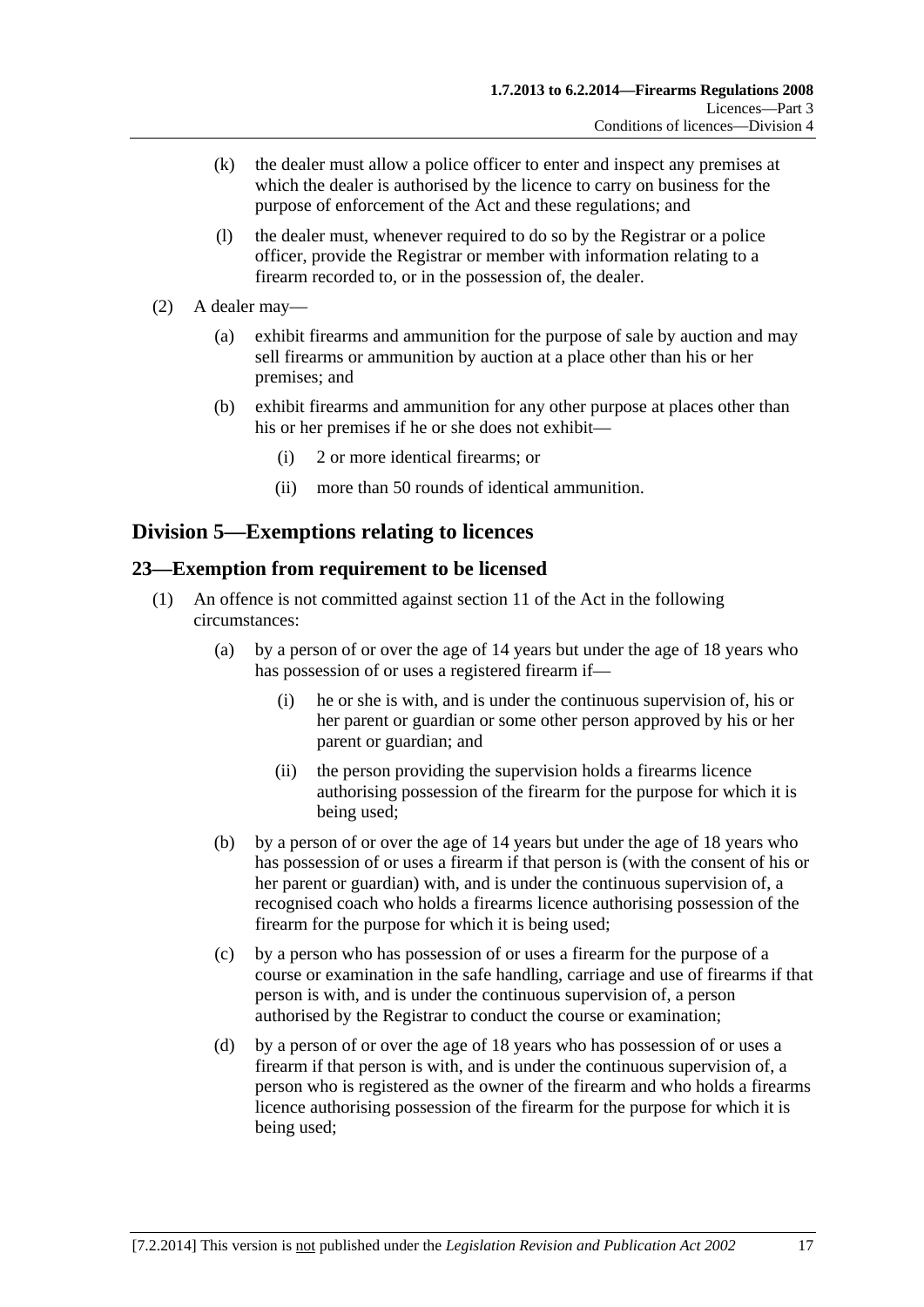- <span id="page-17-0"></span> (e) by a person who has possession of or uses a class C firearm on the grounds of a recognised firearms club that is affiliated with The South Australian Clay Target Association Inc. or the Australian Clay Target Association Inc. for the purpose of shooting in an activity of the club conducted in accordance with the rules of the Australian Clay Target Association Inc. if that person is with, and is under the continuous supervision of, a person who holds a firearms licence authorising possession of the firearm for the purpose for which it is being used;
- (f) by a person of or over the age of 14 years but under the age of 18 years who has possession of or uses a firearm at facilities provided by the South Australian Sports Institute if that person is (with the consent of his or her parent or guardian) with, and under the continuous supervision of, a person who holds a firearms licence authorising possession of the firearm for the purpose for which it is being used;
- (g) by a person of any age who has possession of or uses a firearm (including a prescribed firearm)—
	- (i) in the course of rehearsal for, or the performance of, a theatrical production; or
	- (ii) in the course of rehearsal for, or the filming of, a scene in the production of a film,

if that person is under the continuous supervision of a person who holds a firearms licence authorising possession of the firearm for the purpose for which it is being used.

- (2) An offence is not committed against section 11 of the Act by a person who is of or over the age of 10 years but under the age of 14 years in the circumstances set out in [subregulation \(1\)\(a\)](#page-16-0) or [\(b\)](#page-16-0) if the firearm concerned is a class A firearm.
- (3) For the purposes of subregulation  $(1)(d)$ , a person will be taken to be registered as the owner of a firearm if he or she is the nominee of a body, whether incorporate or unincorporate, that is registered as the owner of the firearm.
- (4) In this regulation—

*recognised coach* means a person who has been recognised by a recognised firearms club as being a fit and proper person to instruct others in the skills of using firearms.

#### **24—Exemption of juniors from certain provisions**

- (1) A person who—
	- (a) has reached the age of 12 years but has not reached the age of 18 years; and
	- (b) is a member of a recognised firearms club; and
	- (c) needs to hold a firearms licence in order to participate in a competition or competitions held in another State or a Territory of the Commonwealth or held in another country,

is, subject to the conditions set out in [subregulation \(2\)](#page-18-0), exempt from section 12(3) and (8) of the Act.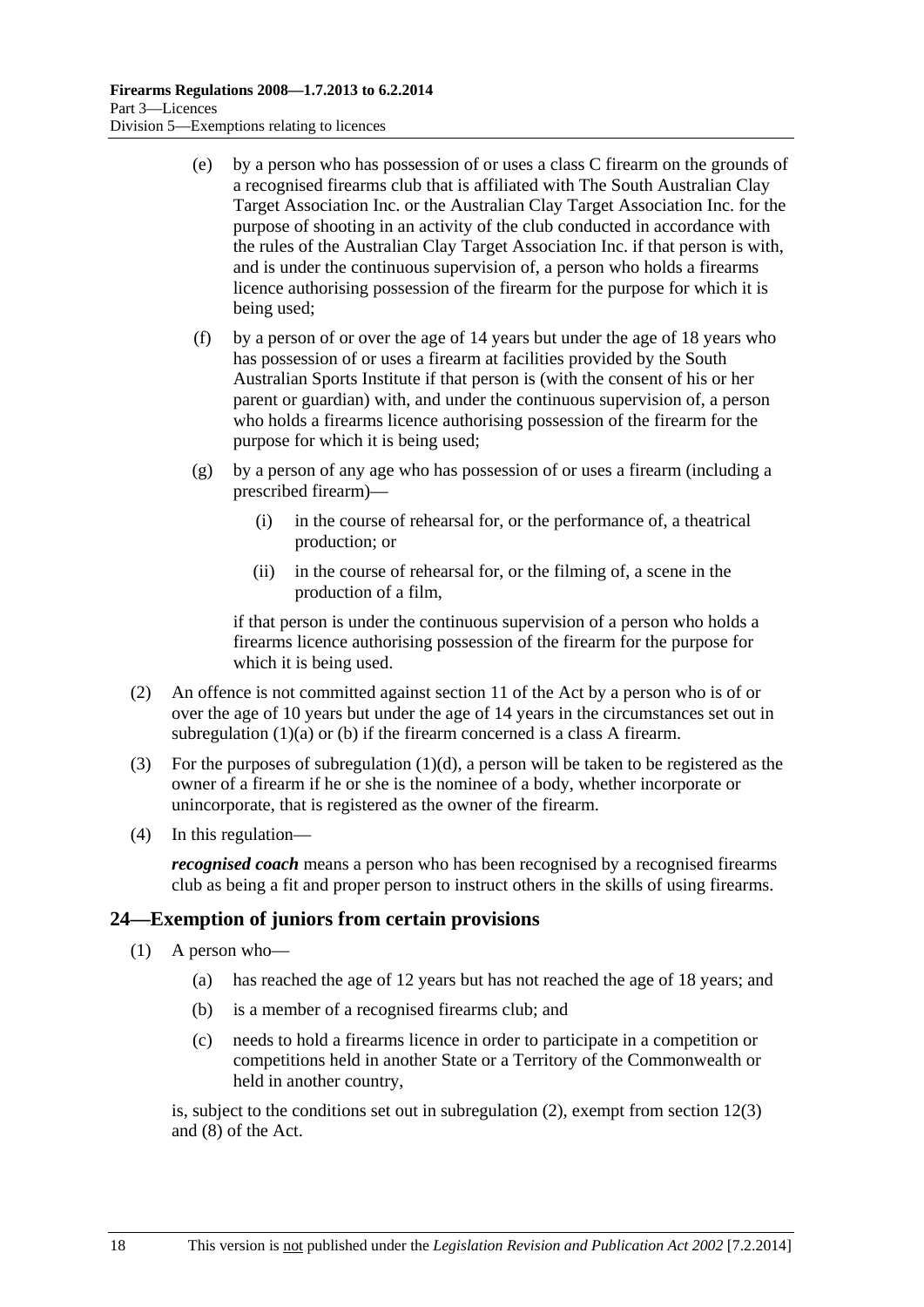- <span id="page-18-0"></span> (2) The conditions are as follows:
	- (a) the only purpose that may be endorsed on a licence granted to an exempt person referred to in [subregulation \(1\)](#page-17-0) is use of a firearm as a member of a recognised firearms club; and
	- (b) the term of a licence granted to an exempt person referred to in [subregulation \(1\)](#page-17-0) is 1 year; and
	- (c) a licence granted to an exempt person referred to in [subregulation \(1\)](#page-17-0) cannot be renewed; and
	- (d) an exempt person referred to in [subregulation \(1\)](#page-17-0) who is the holder of a licence must not apply for a permit authorising the acquisition of a firearm.

## **Division 6—General**

#### **25—Company nominee**

- (1) A company that holds a licence must appoint a person—
	- (a) who is, in the opinion of the Registrar, a fit and proper person to have control of the company's firearms; and
	- (b) who is employed by the company and has his or her usual place of residence in the State,

to have control of the company's firearms at the place at which they are kept by the company.

- (2) Without limiting the meaning of fit and proper person in [subregulation \(1\)\(a\),](#page-18-0) a person will be taken not to be a fit and proper person for the purposes of that subregulation if the Registrar would refuse to grant a firearms licence to that person.
- (3) A person appointed under [subregulation \(1\)](#page-18-0) must keep a record of—
	- (a) the firearms under his or her control; and
	- (b) the names of the persons who have possession of those firearms and the periods during which they have possession of them.
- (4) A company must give the Registrar written notice in a form approved by the Registrar of the name and address of the person appointed by the company under subregulation  $(1)$ .

#### **26—Replacement of licence**

If a person applies for replacement of a licence, and the Registrar is satisfied, on information provided by the applicant or on such other evidence as he or she requires, that the licence has been lost, stolen or destroyed, the Registrar may, on payment of the fee fixed by [Schedule 1](#page-0-0), issue a replacement for the licence.

#### **27—Reporting obligations of prescribed persons**

The following classes of persons are prescribed for the purposes of the definition of *prescribed person* in section 27A of the Act:

- (a) persons registered as nurses under the *[Nurses Act 1999](http://www.legislation.sa.gov.au/index.aspx?action=legref&type=act&legtitle=Nurses%20Act%201999)*;
- (b) registered psychologists under the *[Psychological Practices Act 1973](http://www.legislation.sa.gov.au/index.aspx?action=legref&type=act&legtitle=Psychological%20Practices%20Act%201973)*;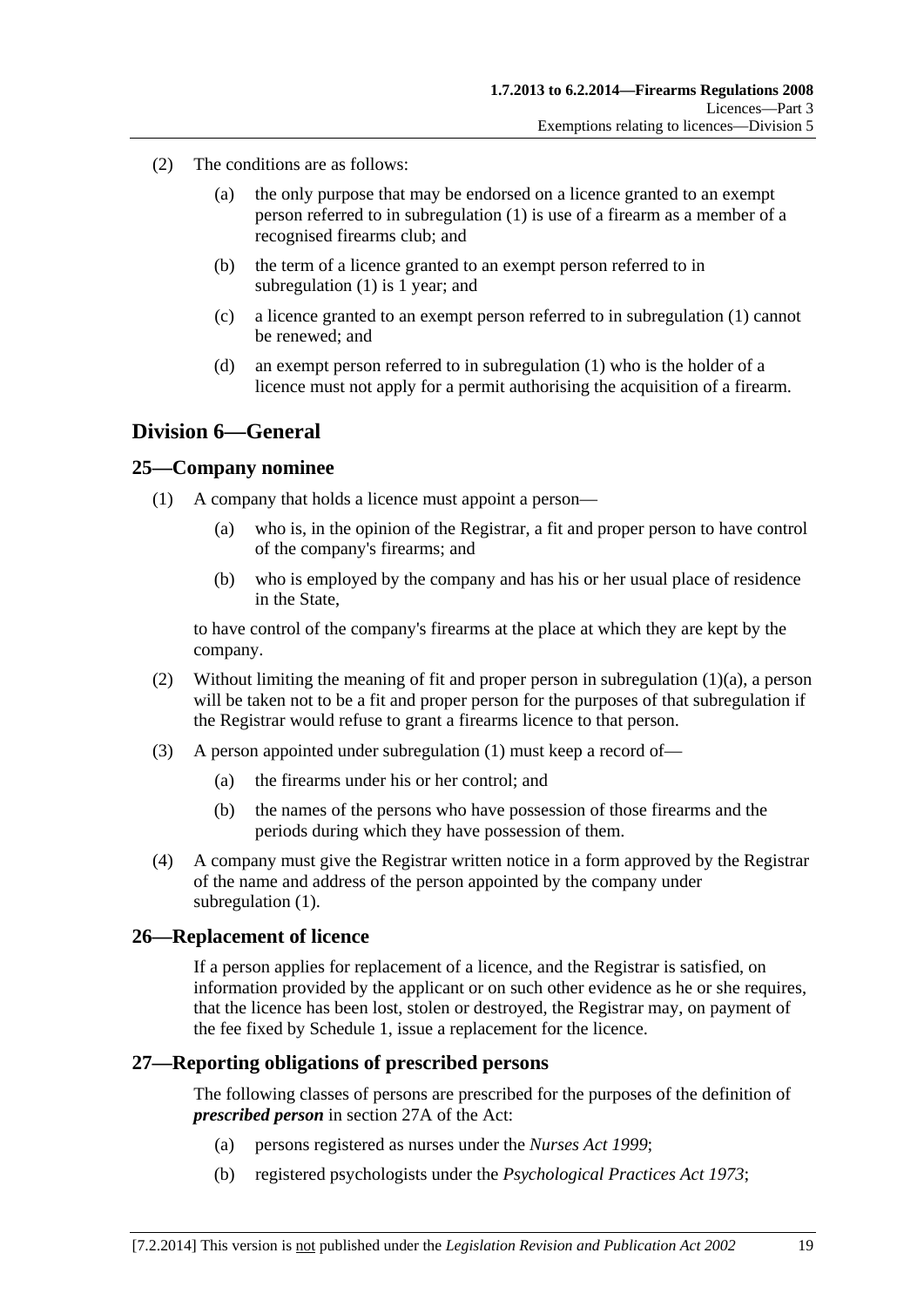- <span id="page-19-0"></span>(c) professional counsellors;
- (d) social workers.

# **Part 4—Acquisition and registration of firearms**

#### **28—Application for permits**

An application for a permit to acquire a firearm must be in a form approved by the Registrar.

#### **29—Checks to be made by Registrar**

Before granting an application for a permit to acquire a firearm, the Registrar must check the application against the checklist adopted for that purpose by the Ministerial Council for Police and Emergency Management – Police.

#### **30—Application to register firearm**

- (1) Subject to [subregulation \(2\),](#page-19-0) an application to register a firearm must be in a form approved by the Registrar and the applicant must produce the following to the police officer to whom the application is made:
	- (a) the permit authorising the acquisition of the firearm; and
	- (b) the firearm; and
	- (c) the licence authorising the person producing the firearm to have possession of it.
- (2) A person who applies for registration of a firearm in circumstances referred to in regulation  $8(7)$  is not bound to comply with subregulation  $(1)(a)$  or  $(c)$ .

#### **31—Acquisition of class C firearms**

The following requirements are prescribed for the purposes of section 15A(3)(d) of the Act:

- (a) in relation to the acquisition of class C firearms for the purpose of collection and display—
	- (i) the Registrar is satisfied that the applicant for the permit to acquire the class C firearm has, or genuinely intends to acquire, a collection of firearms that has, or will have, significant commemorative, historical, investment or other value; and
	- (ii) the firearm is to be acquired to form part of the collection;
- (b) in relation to the acquisition of class C firearms by the Royal Zoological Society of South Australia Incorporated—
	- (i) the applicant for the permit to acquire the class C firearm is the Royal Zoological Society of South Australia Incorporated; and
	- (ii) the Registrar is satisfied that the Society needs the firearm for the operation of its zoos.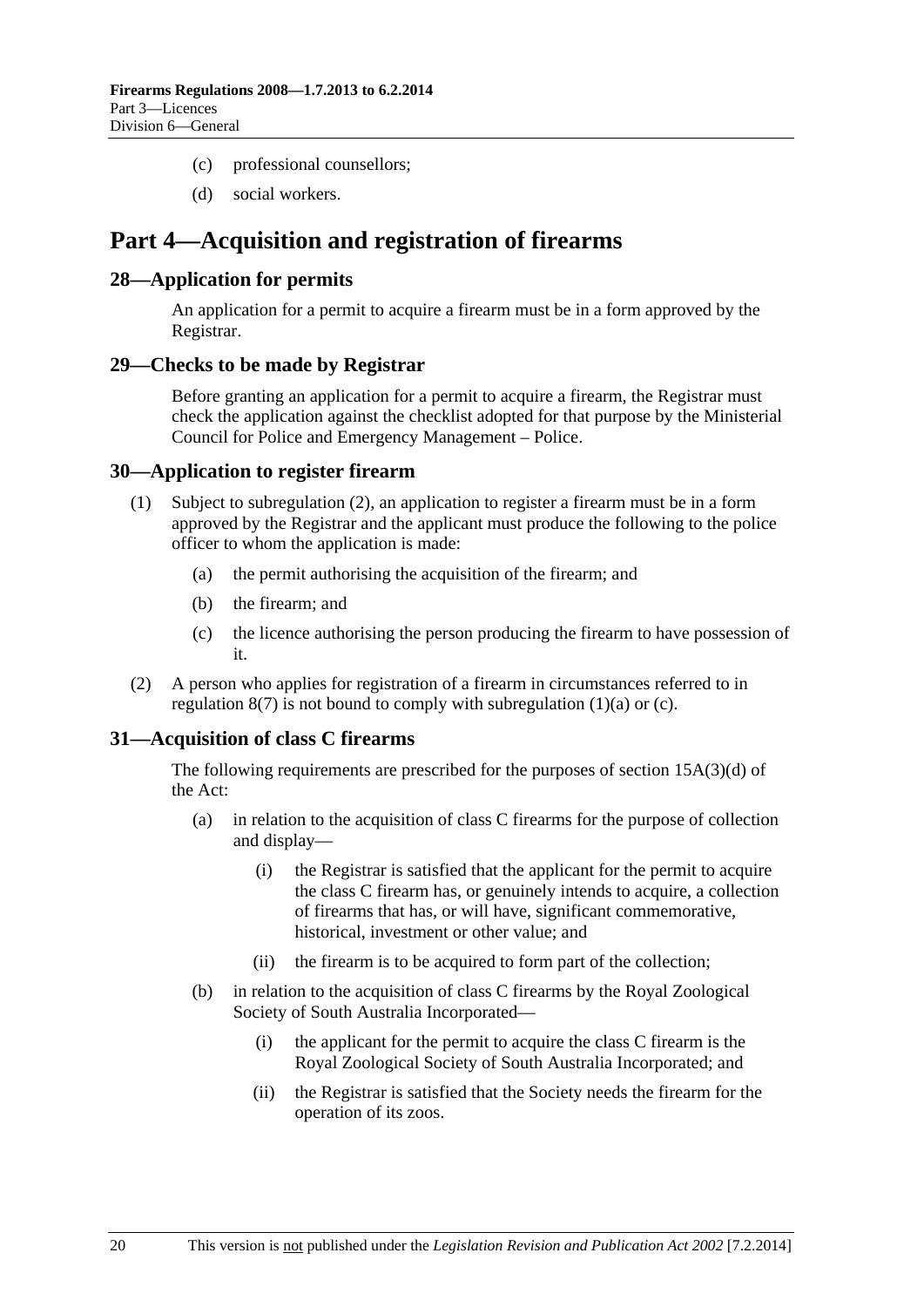#### <span id="page-20-0"></span>**32—Nature of alteration, loss, theft or destruction of firearm**

A notice to the Registrar under section 25 of the Act must be in a form approved by the Registrar.

#### **33—Acquisition of class H firearms**

- (1) For the purposes of section 15A(4b) of the Act, the Registrar may grant to an applicant who is the holder of a shooting club member's licence a permit to acquire a class H firearm—
	- (a) despite a restriction on barrel length set out in section 15A(4b)(a) of the Act, if the Registrar is satisfied that the firearm is a visually distinctive and highly specialised target pistol; or
	- (b) despite the restriction to firearms of not more than .38 calibre, if the Registrar is satisfied that the firearm is of not more than .45 calibre and is required for shooting events of the kind known as metallic silhouette or single (western) action.
- (2) For the purposes of section 15A(4b) of the Act, the barrel length of a class H firearm is to be measured as follows:
	- (a) in the case of a revolver, the length is to be measured from the muzzle to the breech end immediately in front of the cylinder;
	- (b) in the case of any other class H firearm, the length is to be measured from the muzzle to the breech face (including where the chamber is incorporated in the barrel);
	- (c) if the firearm is self-loading, the measurement must be taken when the slide is forward and the breech face or bolt is in a closed position;
	- (d) any alteration to the barrel that is permanently attached is to be included in the portion measured.
- (3) For the purposes of section 15A(4c) of the Act, in order for a collector to be granted a permit to acquire class H firearms manufactured after 1946, the collector must be a genuine student of arms who—
	- (a) has been an active member of a collectors' club for at least the preceding 2 years; and
	- (b) has a significant collection of handguns with a proper thematic structure; and
	- (c) has provided displays or published articles to advance the body of knowledge of firearms history and development.

#### **34—Certificate of registration**

- (1) The Registrar must issue a certificate of registration to the person in whose name the firearm is registered.
- (2) The Registrar may, on payment of the fee fixed by [Schedule 1,](#page-0-0) issue a certificate to replace 1 that has been lost, stolen or destroyed.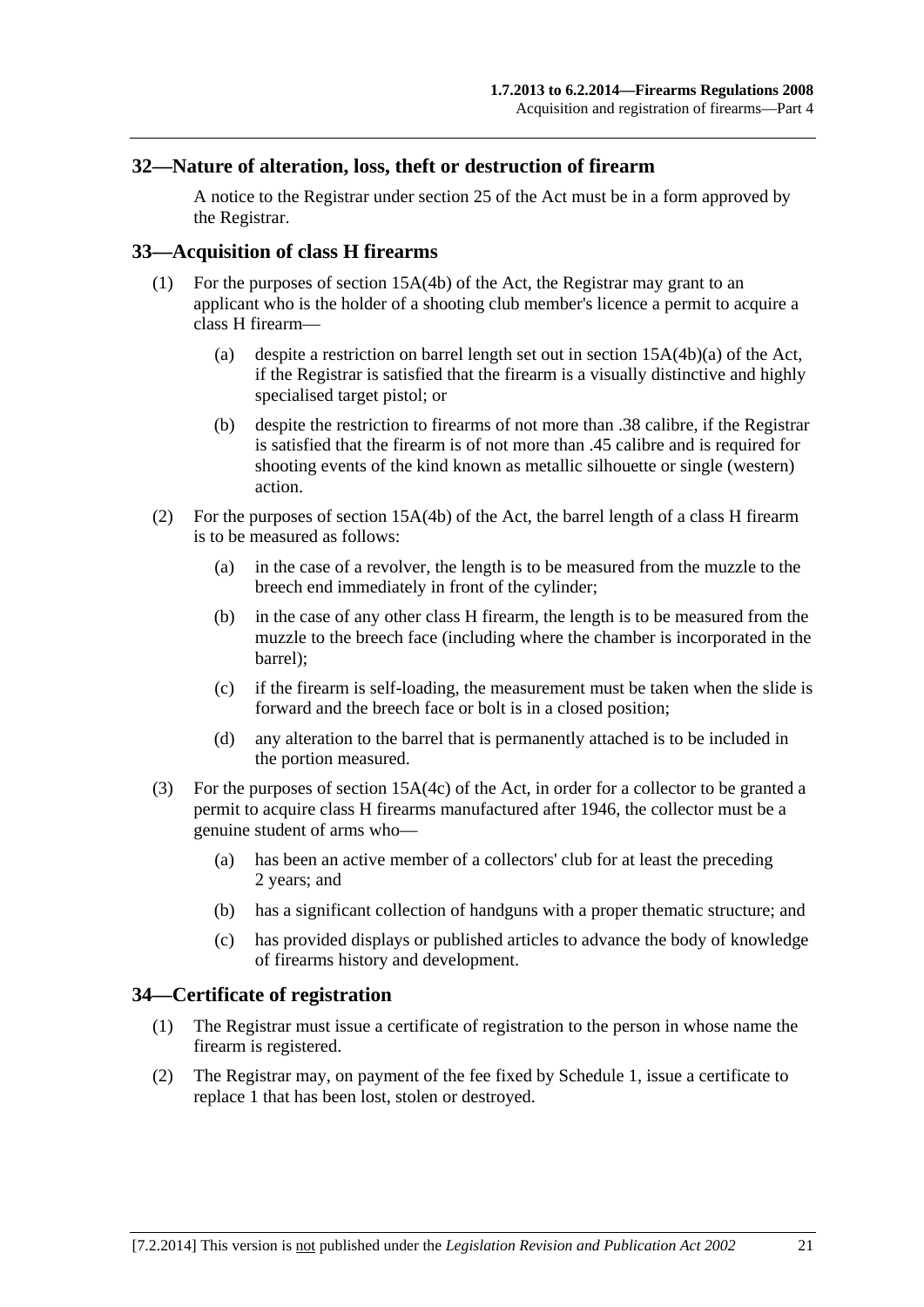# <span id="page-21-0"></span>**Part 5—Acquisition of ammunition**

#### **35—Application for permit**

An application to the Registrar for a permit to acquire ammunition must—

- (a) be in a form approved by the Registrar; and
- (b) be accompanied by information required by the Registrar; and
- (c) be accompanied by the fee fixed by [Schedule 1.](#page-0-0)

#### **36—Limit on quantity of ammunition**

A person must not own or have in his or her possession ammunition that exceeds the reasonable needs of that person for the immediately following 12 months.

#### **37—Exemption—acquisition and supply of gas cylinders**

A person who acquires or supplies a cylinder of compressed gas designed for use in a firearm is exempt from section 21B of the Act in relation to the acquisition or supply of the cylinder.

# **Part 6—Security of firearms and ammunition**

#### **38—Security of firearms**

- (1) A person (not being a dealer) who has possession of a class A or B firearm must keep the firearm secured by—
	- (a) securely attaching and locking it to part of the building in which it is kept; or
	- (b) keeping it in a locked cabinet made of hardwood or steel that is securely attached to the building in which it is kept; or
	- (c) keeping it in a locked safe made of steel that is securely attached to the building in which it is kept; or
	- (d) keeping it in a locked steel and concrete strong room; or
	- (e) such other method as is approved by the Registrar.
- (2) A person (not being a dealer) who has possession of a class C, D or H firearm must keep the firearm secured by—
	- (a) keeping it in a locked safe made of steel that is securely attached to the building in which it is kept; or
	- (b) keeping it in a locked steel and concrete strong room; or
	- (c) such other method as is approved by the Registrar.
- (3) A cabinet or safe referred to in [subregulation \(1\)](#page-21-0) or [\(2\)](#page-21-0) must—
	- (a) be fitted with fittings and locks that prevent it from being easily forced open; and
	- (b) be made of material of sufficient thickness to prevent it being easily broken, opened or destroyed.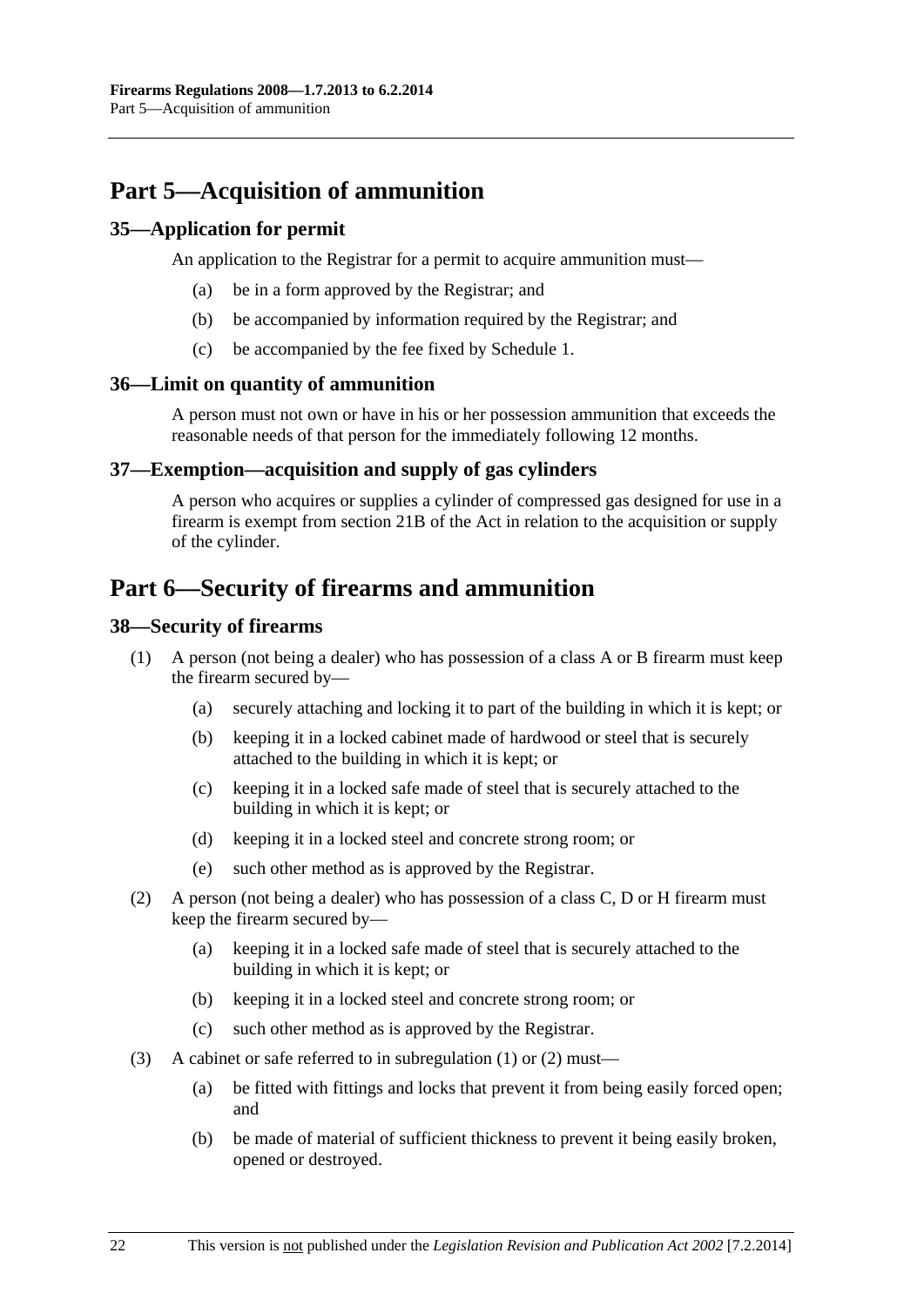<span id="page-22-0"></span>(4) Despite subregulations  $(1)(c)$  and  $(2)(a)$ , a safe need not be attached to the building if its mass when empty is 150 kilograms or more.

#### **39—Possession of prescribed firearms**

A person who has possession of a prescribed firearm must keep the firearm secured in accordance with the conditions of the licence authorising possession of the firearm.

#### **40—Possession of firearms by dealers**

- (1) Subject to this regulation, a person who has possession of a class A, B, C, D or H firearm in his or her capacity as a dealer must keep the firearm secured by 1 of the methods set out in [regulation 38](#page-21-0) in respect of the relevant class of firearm.
- (2) A dealer is not required to comply with [subregulation \(1\)](#page-22-0) during periods that his or her premises are open to the public in respect of class A or B firearms that are on display to members of the public entering the premises if the public does not have access to the firearms.
- (3) A dealer is not required to comply with [subregulation \(1\)](#page-22-0) during periods that his or her premises are open to the public in respect of class H firearms that are on display to members of the public entering the premises if—
	- (a) the public does not have access to the firearms; and
	- (b) the firearms are secured in a manner approved by the Registrar.

#### **41—Ammunition**

- (1) Ammunition must be stored in a locked container separately from firearms.
- (2) A person must not have possession of a round of ammunition that includes high explosives or that is designed to kill, injure or incapacitate by means of smoke or chemicals.
- (3) A person must not have possession of a round of military ammunition unless—
	- (a) it has been modified so that it is incapable of being fired; or
	- (b) it is of *United Nations Hazard classification Code 1.4S* and has a calibre of less than 19.1mm.

#### **42—Security of dealer's building**

A dealer must ensure that the premises at which he or she carries on the business of dealing in firearms is properly secured against unlawful entry whenever the premises are unoccupied.

#### **43—Exemption from Part**

The Registrar may exempt a person from compliance with this Part subject to such conditions as he or she thinks fit and may vary or revoke an exemption at any time.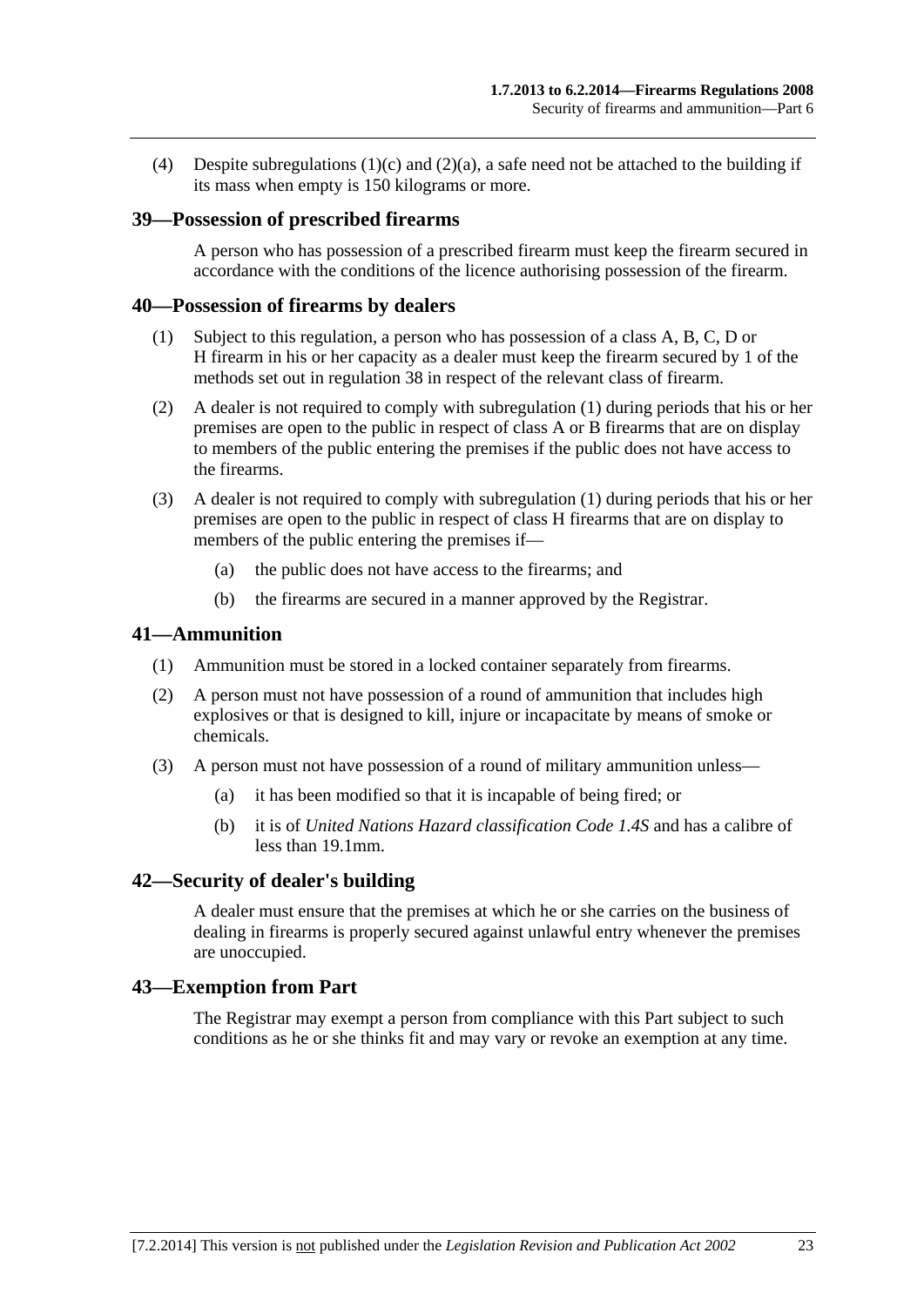# <span id="page-23-0"></span>**Part 7—Recognised bodies**

## **Division 1—Recognised firearms clubs**

#### **44—Application for recognition**

An application for recognition of a firearms club must be made to the Registrar in a form approved by the Registrar and must be accompanied by—

- (a) a copy of the rules relating to the constitution, powers, management and administration of the club; and
- (b) a list of the names and addresses of the members of the controlling body of the club and the office (if any) held by each member; and
- (c) a statement of the number of members of the club; and
- (d) a description of the current and proposed activities of the club; and
- (e) if the activities of the club include shooting—
	- (i) a plan of the range (if any) regularly used by the club and a map showing the location of the range; and
	- (ii) a list of the names and addresses of members of the club who are authorised to control the activities of club members at the range; and
	- (iii) evidence that the club has permission of the owner of the land on which the range is situated for the club's use of the range; and
	- (iv) evidence that the club has permission of the owner of adjoining land over which projectiles may pass in the course of shooting at the range; and
	- (v) evidence of compliance with the requirements of any other Act relating to the use of land as a shooting range; and
- (f) such other information as the Registrar requires.

#### **45—Certificate of recognition**

- (1) If the Minister has declared a firearms club to be a recognised firearms club, the Registrar must provide the club with a certificate setting out—
	- (a) the date of recognition; and
	- (b) the location of the club's range or ranges; and
	- (c) the current activities (and the proposed activities if any) of the club.
- (2) The club must display the certificate, or a copy of the certificate, in a prominent position on its premises or at the range used by it.

#### **46—Approval of Registrar required for alteration to range**

A recognised firearms club must not alter the range or ranges used by the club without first obtaining the approval of the Registrar.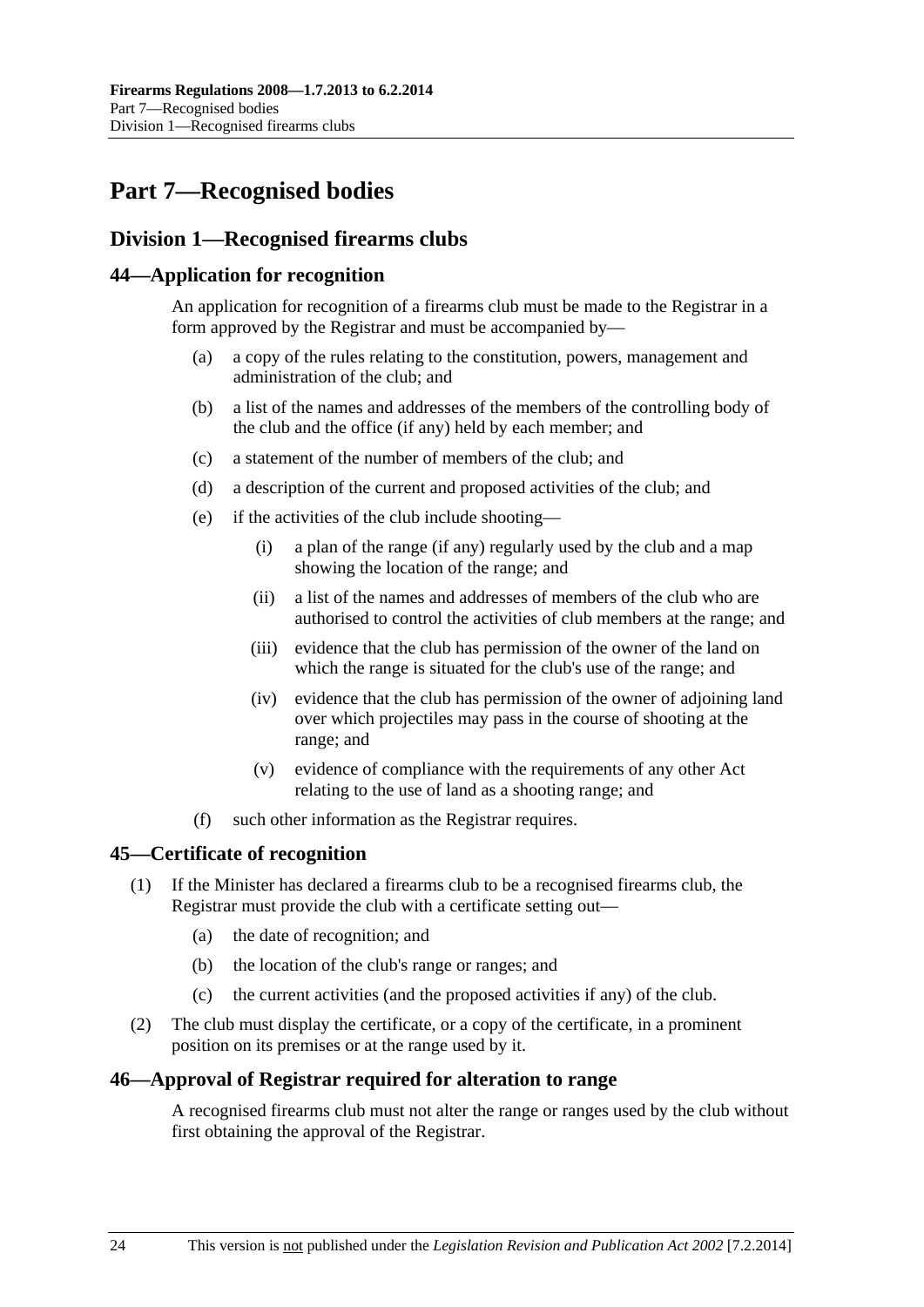#### <span id="page-24-0"></span>**47—Club to inform Registrar of change**

- (1) A recognised firearms club must, within 28 days after—
	- (a) a variation to the rules of the club comes into force; or
	- (b) the membership of the controlling body of the club changes; or
	- (c) a variation in or addition to the activities of the club has occurred,

provide the Registrar with—

- (d) the text of the variation to the rules; or
- (e) the names and addresses of the members of the controlling body and the office (if any) held by each member; or
- (f) a description of the variation in or addition to the activities of the club.
- (2) A recognised firearms club must—
	- (a) from time to time, at the request of the Registrar, provide the Registrar with such information in relation to the affairs and activities of the club as the Registrar requires; and
	- (b) permit the Registrar, or a person authorised by the Registrar, to inspect the club premises and the range at any reasonable time.

#### **48—Acceptance of new members**

A recognised firearms club must not grant an application for membership of the club unless—

- (a) if the club is a shooting club—the applicant has produced to the club the applicant's shooting club member's licence or a certificate of the Registrar, issued within the preceding 21 days, certifying that the Registrar is satisfied that the applicant is a fit and proper person to hold a shooting club member's licence; or
- (b) if the club is a collectors' club—the applicant has produced to the club the applicant's collector's licence or a certificate of the Registrar, issued within the preceding 21 days, certifying that the Registrar is satisfied that the applicant is a fit and proper person to hold a collector's licence; and
- (c) the applicant has produced to the club 2 references each of which appears to have been signed by a person within the preceding 21 days and to state that the person has known the applicant for at least the preceding 2 years and that the applicant is a person of good character and a suitable person to be a member of a firearms club; and
- (d) an office holder of the club has, by personal contact with the person named in each reference as the referee, confirmed the signing of the reference by the person on the date stated in the reference and the contents of the reference.

#### **49—Records to be kept by clubs**

- (1) A recognised firearms club must make records, as required by the Registrar by notice in writing, of—
	- (a) in respect of each person granted membership of the club, the actions taken in compliance with [regulation 48;](#page-24-0) and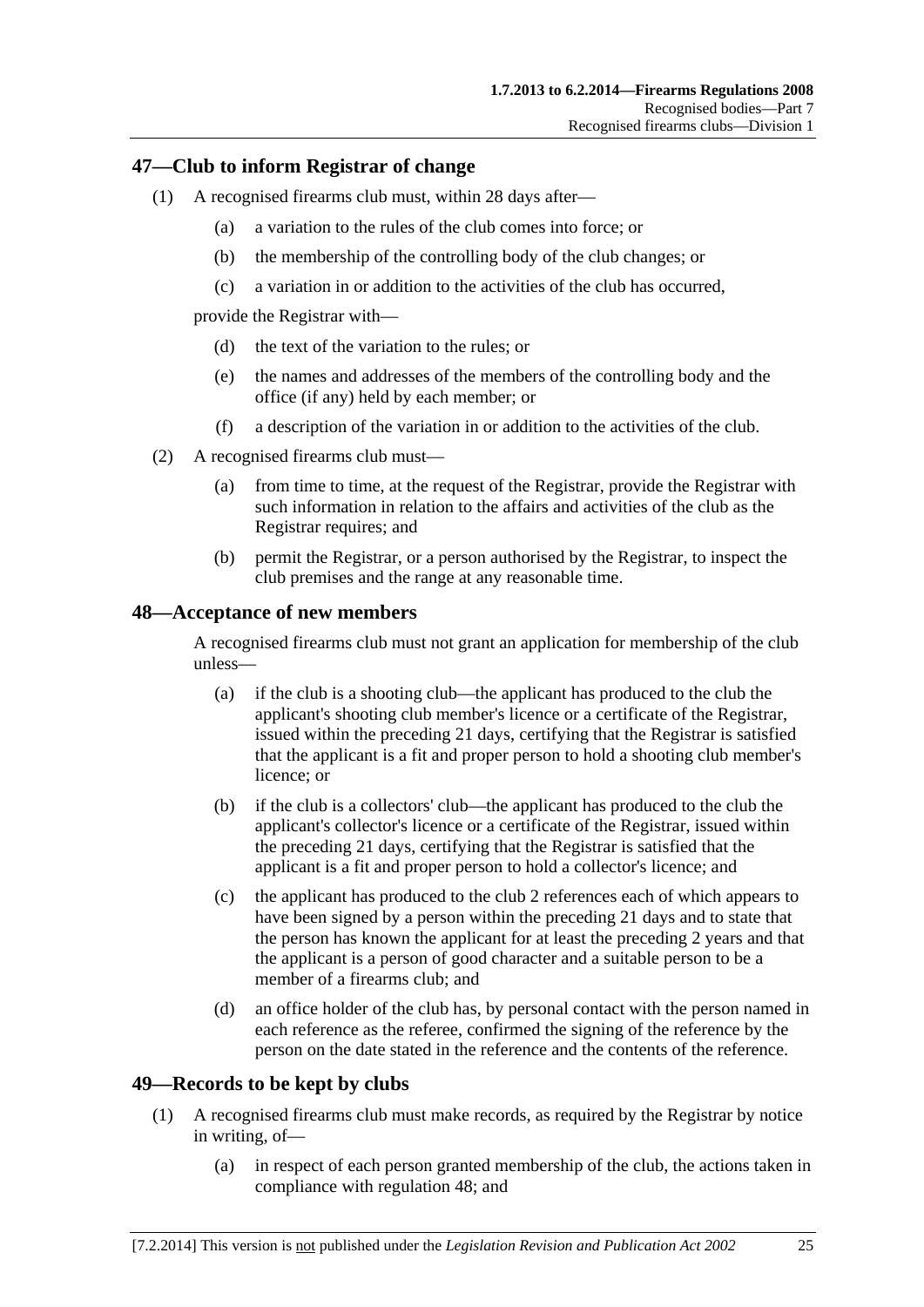- <span id="page-25-0"></span> (b) participation by members of the club in activities of the club that involve the shooting of firearms; and
- (c) attendance by members of the club at meetings of the club including those of the kind referred to in [paragraph \(b\)](#page-25-0) (if any).
- (2) Records referred to in [subregulation \(1\)](#page-24-0) must be kept by the club for at least 3 years and must be produced for inspection when requested by the Registrar.

#### **50—Change in membership**

Within 28 days after a person ceases to be a member of a recognised firearms club, the club must give the Registrar written notice of the member's name and last known address and the date on which the membership terminated and, in the case of expulsion, the reason or reasons for the expulsion.

## **Division 2—Recognised paint-ball operators and recognised commercial range operators**

#### **51—Application for recognition of paint-ball operator**

- (1) An application for recognition of a paint-ball operator and approval of the operator's grounds must be made to the Registrar in a form approved by the Registrar and must be accompanied by—
	- (a) a description of the proposed activities of the operator; and
	- (b) a plan of the grounds proposed to be used by the operator and a map showing the location of the grounds; and
	- (c) a list of the names and addresses of the persons who are authorised to control the activities of persons on those grounds; and
	- (d) evidence that the operator has permission of the owner of the land on which the grounds are situated for the operator's use of the grounds; and
	- (e) evidence of compliance with the requirements of any other Act relating to use of land as grounds of a paint-ball operator; and
	- (f) such other information as the Registrar requires.
- (2) An application by a company must be accompanied by—
	- (a) a copy of the constitution of the applicant;
	- (b) a list of the names and addresses of the directors and shareholders of the applicant.

#### **52—Application for recognition of commercial range operator**

- (1) An application for recognition of a commercial range operator and approval of the operator's range must be made to the Registrar in a form approved by the Registrar and must be accompanied by—
	- (a) a description of the proposed activities of the operator; and
	- (b) a plan of the range proposed to be used by the operator and a map showing the location of the range; and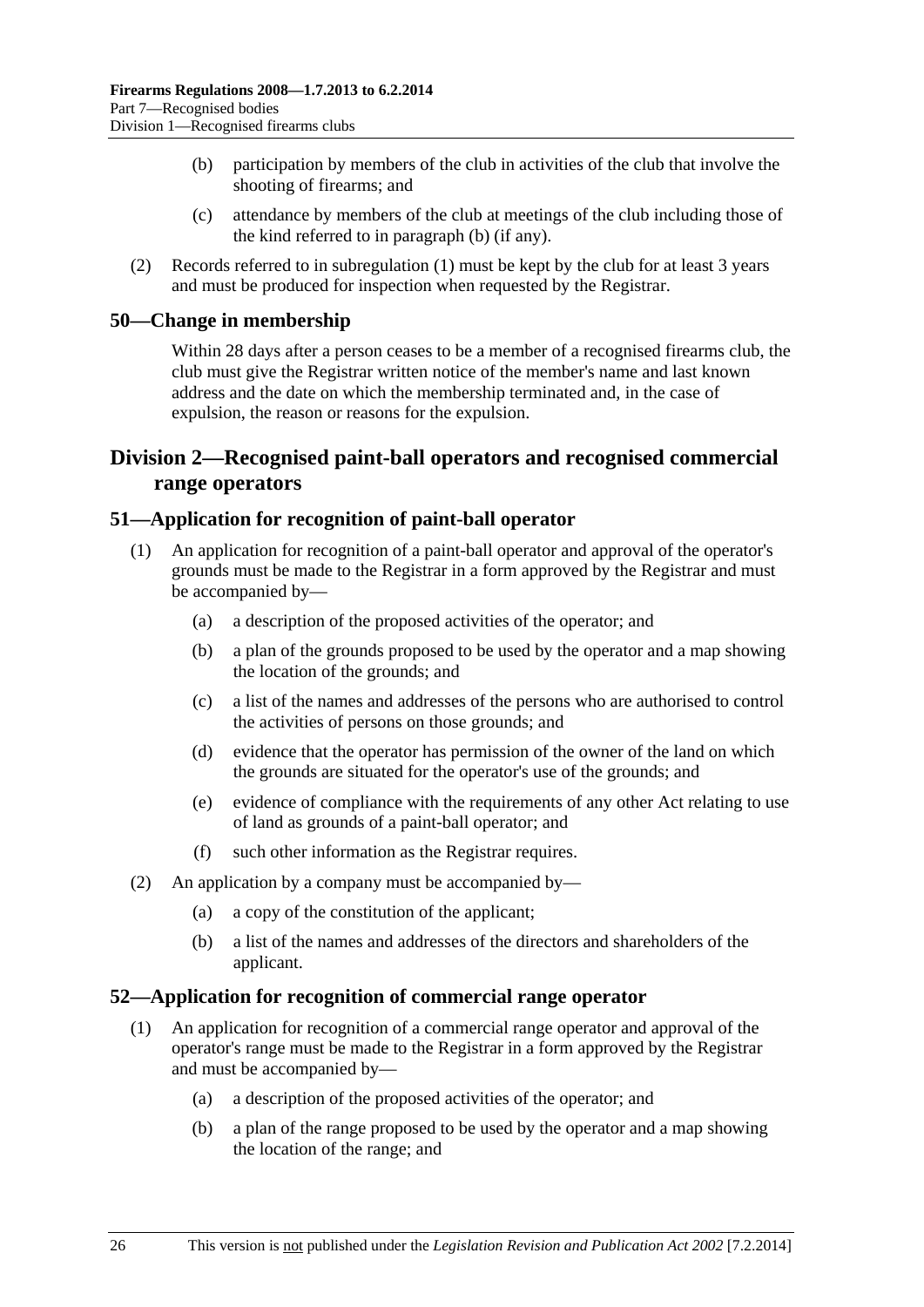- <span id="page-26-0"></span> (c) a list of the names and addresses of the persons who are authorised to control the activities of persons on the range; and
- (d) evidence that the operator has permission of the owner of the land on which the range is situated for the operator's use of the range; and
- (e) evidence of compliance with the requirements of any other Act relating to use of land as a shooting range; and
- (f) such other information as the Registrar requires.
- (2) An application by a company must be accompanied by—
	- (a) a copy of the constitution of the applicant; and
	- (b) a list of the names and addresses of the directors and shareholders of the applicant.

### **53—Certificate of recognition**

- (1) If the Minister has declared a person to be a recognised paint-ball operator or recognised commercial range operator, the Registrar must provide the operator with a certificate setting out—
	- (a) the date of recognition; and
	- (b) the location of the operator's grounds or range; and
	- (c) the proposed activities of the operator.
- (2) The operator must display the certificate, or a copy of the certificate, in a prominent position at the grounds or range used by the operator.

#### **54—Alteration of grounds or range**

A recognised paint-ball operator or a recognised commercial range operator must not alter the grounds or range used by the operator without first obtaining the approval of the Registrar.

#### **55—Operator to inform Registrar of change**

- (1) A recognised paint-ball operator or recognised commercial range operator must, within 28 days after a variation in or addition to the activities of the operator has occurred, provide the Registrar with a description of the variation in or addition to the activities of the operator.
- (2) A recognised paint-ball operator or recognised commercial range operator that is a company must, within 28 days after—
	- (a) a variation to the constitution of the operator comes into force; or
	- (b) a change in the directors or shareholders of the operator has occurred,

provide the Registrar with—

- (c) the text of the variation to the constitution; or
- (d) the names of the persons who have ceased to be directors or shareholders of the operator and the names and addresses of persons who have become directors or shareholders of the operator,

(as the case requires).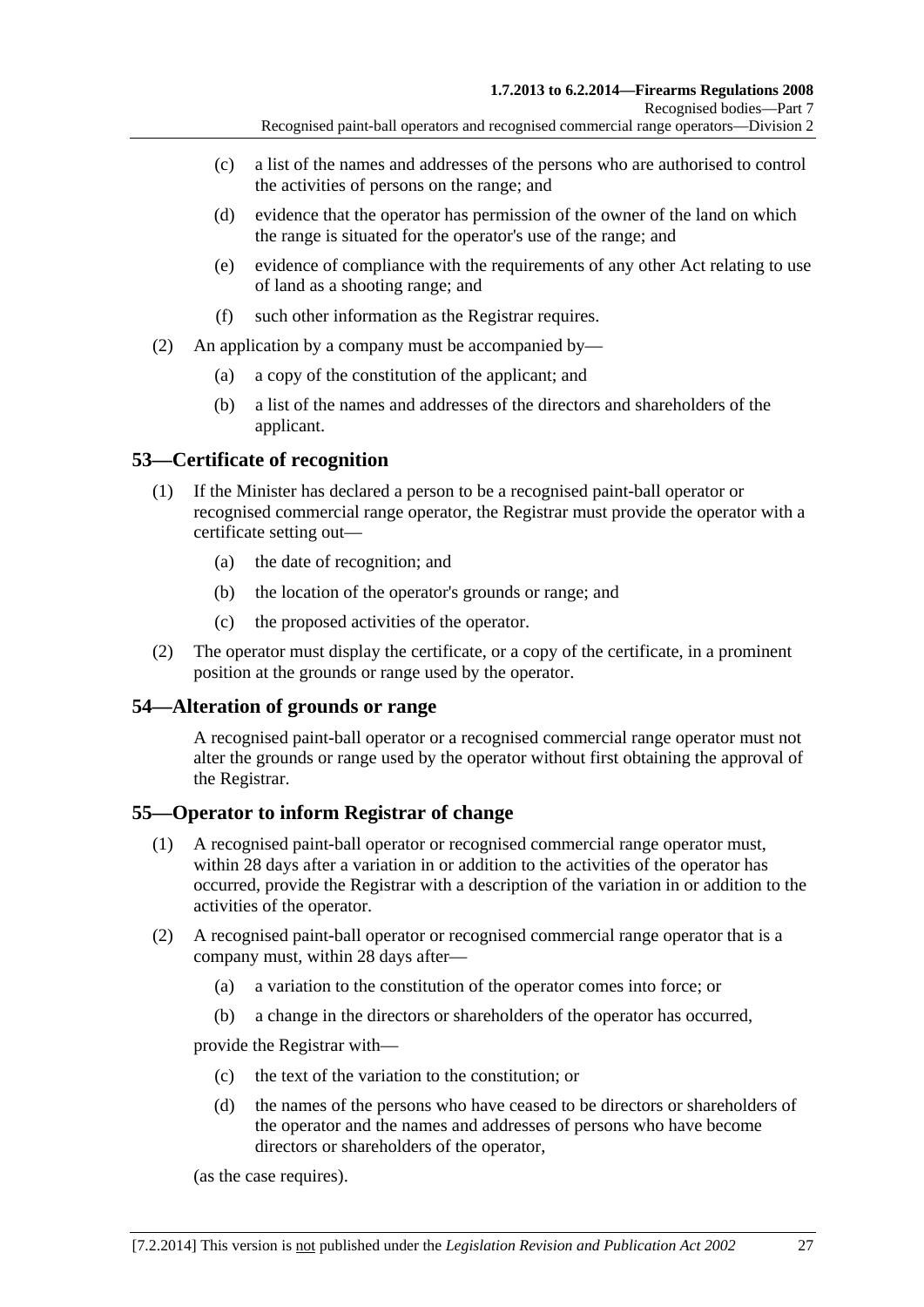- <span id="page-27-0"></span> (3) A recognised paint-ball operator or recognised commercial range operator must—
	- (a) from time to time, at the request of the Registrar, provide the Registrar with such information in relation to the affairs and activities of the operator as the Registrar requires; and
	- (b) permit the Registrar, or a person authorised by the Registrar, to inspect the operator's premises and grounds or range at any reasonable time.

## **Part 8—Miscellaneous**

#### **55A—Disposal of forfeited or surrendered firearms etc**

- (1) For the purposes of section  $35(5)(b)(i)(A)$  of the Act, the following requirements govern the sale or disposal of a firearm, firearm part or ammunition:
	- (a) a sale is to be by public auction or public tender (and the Registrar may, but need not, fix a reserve price for the purpose);
	- (b) the firearm, firearm part or ammunition may be disposed of otherwise than by sale if the Registrar believes on reasonable grounds that the firearm, firearm part or ammunition has no monetary value or that the proceeds of the sale would be unlikely to exceed the costs of the sale or if the firearm, firearm part or ammunition has been offered for sale and was not sold.
- (2) Before paying the proceeds of a sale or disposal of a firearm, firearm part or ammunition to a person under section  $35(5)(b)(i)(B)$  or (e) of the Act, the Registrar may deduct expenses incurred in connection with the sale or disposal and storage and other expenses incurred in relation to the firearm, firearm part or ammunition.
- (3) For the purposes of section 35(5)(d) of the Act, the period for which a firearm, firearm part or ammunition must be made available for collection is 1 month.

#### **55B—Register of firearms prohibition orders**

The register of firearms prohibition orders maintained for the purposes of section 6A of the Act must contain the following information in relation to each order:

- (a) the full name of the person to whom the order applies;
- (b) the date on which the order was issued;
- (c) the details of any exemption from a provision of section 10C of the Act (including any conditions that apply to the exemption) granted by the Registrar under section 10C(15) of the Act.

#### **56—Advertising firearm for sale**

A person (other than a dealer) who advertises a firearm for sale must include in the advertisement the identification number or combination of numbers and letters stamped or engraved on the firearm.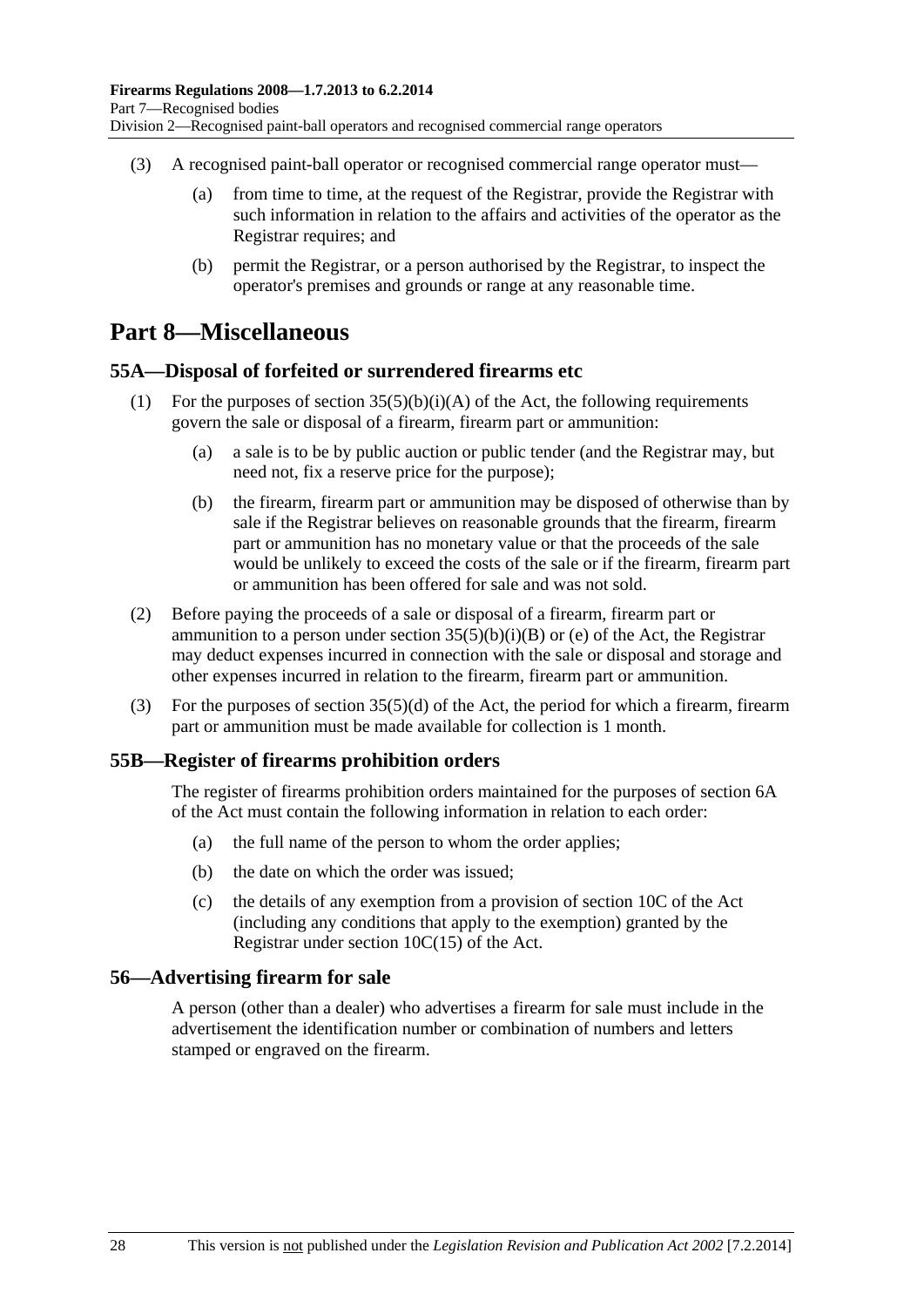#### <span id="page-28-0"></span>**57—Transporting of firearms—exclusion from section 35A of Act**

- (1) A person who carries on the business of carrying goods may carry a firearm and ammunition, or cause a firearm and ammunition to be carried, by the same vehicle, vessel or aircraft if—
	- (a) the owner of the firearm and the owner of the ammunition are being carried by the same vehicle, vessel or aircraft and no ammunition is carried in the chamber, breech or a magazine of the firearm; or
	- (b) the firearm and ammunition are carried in the same vehicle, vessel or aircraft with the approval of the Registrar.
- (2) For the purposes of section 35A(2) of the Act, a class C, D or H firearm must not be transported if there is a round of ammunition in the chamber, breech or a magazine of the firearm.

#### **58—Records**

- (1) Records that a person is required to compile and keep under the Act, these regulations or the conditions of a licence must be produced on demand to the Registrar or a police officer.
- (2) All alterations made to records compiled and kept under the Act, these regulations or the conditions of a licence must be made so that the entry that is altered remains clearly legible.

#### **59—Form of applications and licences etc**

- (1) An application to the Registrar under the Act or these regulations must, unless otherwise provided, be in a form approved by the Registrar.
- (2) A licence, permit or registration certificate granted or issued by the Registrar must, unless otherwise provided, be in a form approved by the Registrar.

#### **60—Fees**

- (1) The fees payable under the Act and these regulations are set out in [Schedule 1.](#page-28-0)
- (2) The Registrar may waive or reduce (in a particular case or classes of cases) fees that would otherwise be payable under these regulations.

#### **61—Offence**

A person who contravenes, or fails to comply with, a provision of these regulations is guilty of an offence.

Maximum penalty: \$2 500.

# **Schedule 1—Fees**

The fees set out in the table do not include any GST that may be payable in respect of a particular fee.

| Application for grant or renewal of firearms licence for prescribed firearms                         | \$61 |
|------------------------------------------------------------------------------------------------------|------|
| Application for grant or renewal of firearms licence for firearms other than<br>prescribed firearms— |      |
|                                                                                                      |      |

(a) if term of licence does not exceed 1 year \$76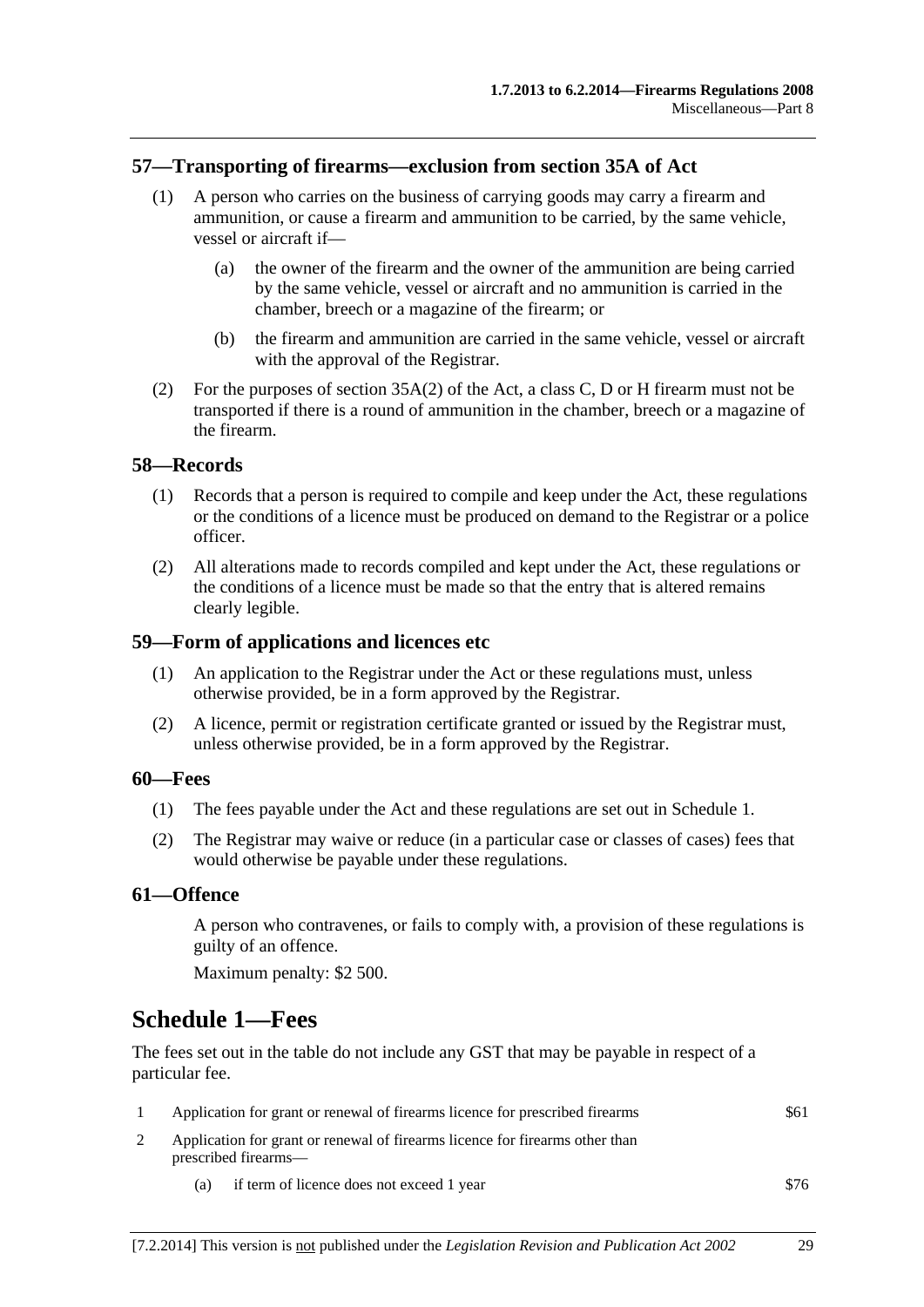|                | (b)                                                                                                                                  | if term of licence exceeds 1 year but does not exceed 3 years                                                                                                             | \$199   |
|----------------|--------------------------------------------------------------------------------------------------------------------------------------|---------------------------------------------------------------------------------------------------------------------------------------------------------------------------|---------|
|                | (c)                                                                                                                                  | if term of licence exceeds 3 years but does not exceed 5 years                                                                                                            | \$316   |
| 3              |                                                                                                                                      | Application for grant or renewal of dealer's licence authorising dealing in firearms<br>or firearms and ammunition-                                                       |         |
|                | (a)                                                                                                                                  | if term of licence does not exceed 1 year                                                                                                                                 | \$394   |
|                | (b)                                                                                                                                  | if term of licence exceeds 1 year but does not exceed 3 years                                                                                                             | \$1 147 |
|                | (c)                                                                                                                                  | if term of licence exceeds 3 years but does not exceed 5 years                                                                                                            | \$1 904 |
| $\overline{4}$ | Application for grant or renewal of dealer's licence that only authorises dealing in<br>ammunition-                                  |                                                                                                                                                                           |         |
|                | (a)                                                                                                                                  | if term of licence does not exceed 1 year                                                                                                                                 | \$116   |
|                | (b)                                                                                                                                  | if term of licence exceeds 1 year but does not exceed 3 years                                                                                                             | \$316   |
|                | (c)                                                                                                                                  | if term of licence exceeds 3 years but does not exceed 5 years                                                                                                            | \$518   |
| 5              |                                                                                                                                      | Application for variation of licence                                                                                                                                      | \$46    |
| 6              | Application for registration of firearm in name of owner of firearm or for issue of<br>\$29<br>duplicate certificate of registration |                                                                                                                                                                           |         |
| $\tau$         | Application for licence to replace licence lost, stolen or destroyed                                                                 |                                                                                                                                                                           | \$46    |
| 8              | Application for permit to acquire ammunition                                                                                         |                                                                                                                                                                           | \$29    |
| 9              | Fee to witness the transfer of a firearm under Part 3 Division 2A of Act                                                             |                                                                                                                                                                           | \$21    |
|                | payable.                                                                                                                             | However, if a firearm is registered in the name of the owner immediately after the<br>transfer of the firearm is witnessed by a police officer, the witnessing fee is not |         |
| 10             | Administrative fee on late renewal of a licence                                                                                      |                                                                                                                                                                           | \$31    |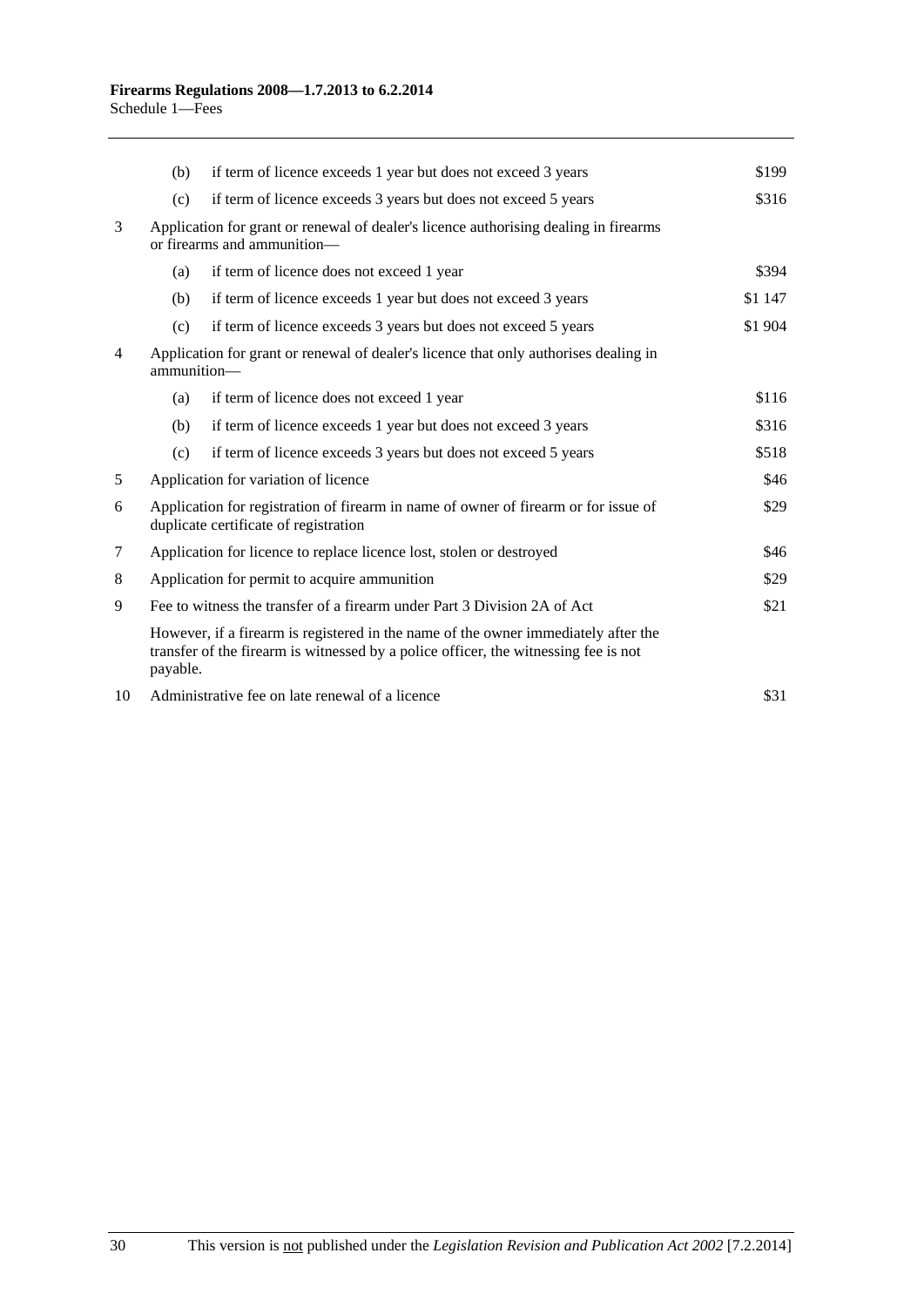# <span id="page-30-0"></span>**Legislative history**

## **Notes**

- Variations of this version that are uncommenced are not incorporated into the text.
- Please note—References in the legislation to other legislation or instruments or to titles of bodies or offices are not automatically updated as part of the program for the revision and publication of legislation and therefore may be obsolete.
- Earlier versions of these regulations (historical versions) are listed at the end of the legislative history.
- For further information relating to the Act and subordinate legislation made under the Act see the Index of South Australian Statutes or www.legislation.sa.gov.au.

## **Legislation revoked by principal regulations**

The *Firearms Regulations 2008* revoked the following:

*Firearms Regulations 1993 Firearms (Compensation) Regulations 1996 Firearms (Exemption for Certain Exhibitors) Regulations 2003*

## **Principal regulations and variations**

New entries appear in bold.

| Year No  |     | Reference                | Commencement                                                         |
|----------|-----|--------------------------|----------------------------------------------------------------------|
| 2008 239 |     | Gazette 28.8.2008 p4161  | $1.9.2008$ : r 2                                                     |
| 2008     | 288 | Gazette 27.11.2008 p5281 | 27.11.2008: r 2                                                      |
| 2009     | 108 | Gazette 4.6.2009 p2538   | $1.7.2009$ : r 2                                                     |
| 2009 245 |     | Gazette 1.10.2009 p4771  | 1.10.2009: r 2—disallowed on 2.12.2009<br>(Gazette 10.12.2009 p6025) |
| 2009     | 307 | Gazette 17.12.2009 p6378 | 17.12.2009: r 2                                                      |
| 2010     | 67  | Gazette 10.6.2010 p2728  | $1.7.2010$ : r 2                                                     |
| 2011     | 63  | Gazette 9.6.2011 p2075   | $1.7.2011$ : r 2                                                     |
| 2012     | 96  | Gazette 31.5.2012 p2400  | $1.7.2012$ : r 2                                                     |
| 2013 15  |     | Gazette 21.2.2013 p492   | $21.2.2013$ : r 2                                                    |
| 2013     | 49  | Gazette 6.6.2013 p2101   | $1.7.2013$ : r 2                                                     |
| 2014     | -27 | Gazette 30.1.2014 p434   | $7.2.2014$ : r 2                                                     |

# **Provisions varied**

New entries appear in bold.

Entries that relate to provisions that have been deleted appear in italics.

| Provision | How varied | Commencement |
|-----------|------------|--------------|
| $p_{t}$   |            |              |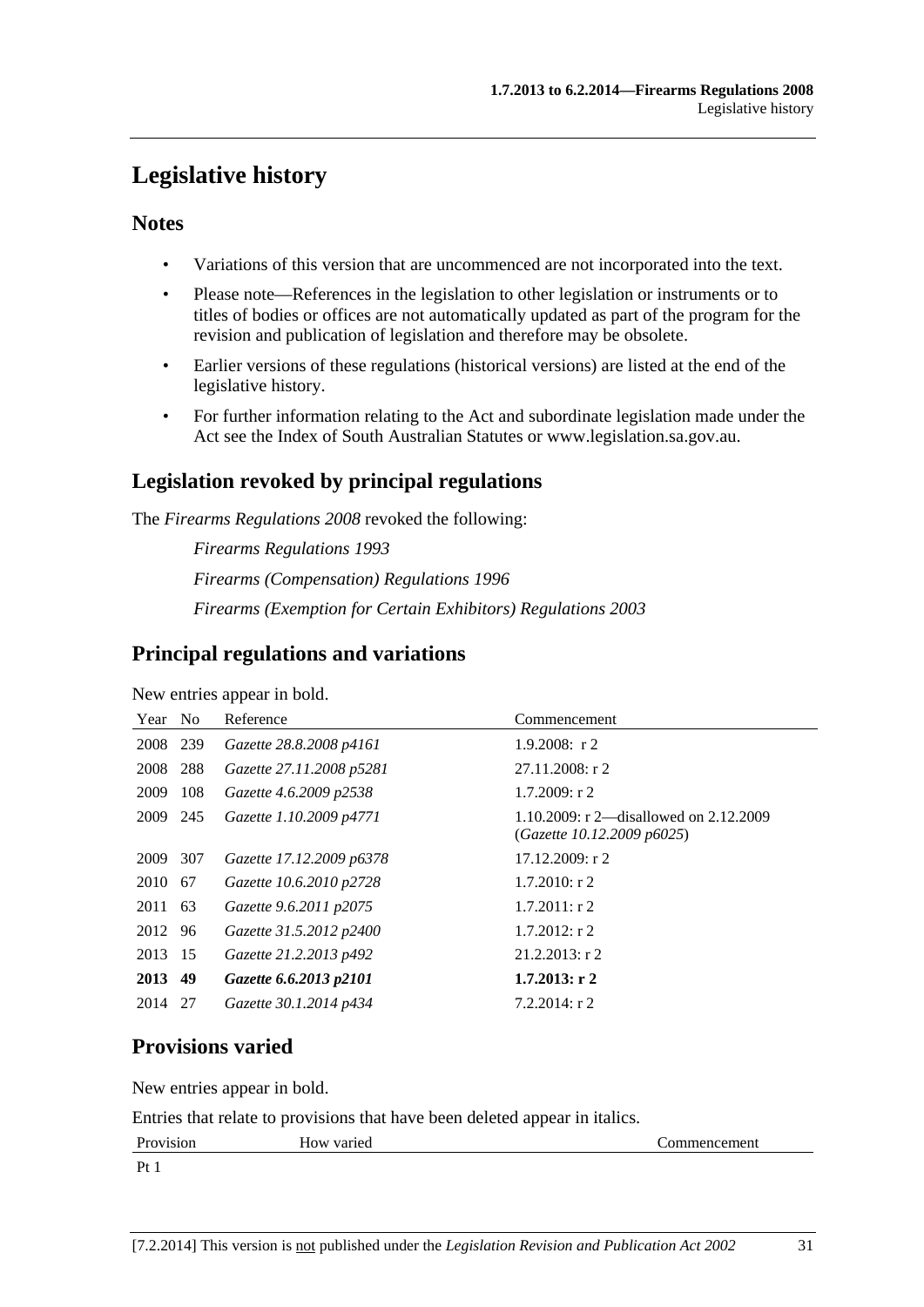#### **Firearms Regulations 2008—1.7.2013 to 6.2.2014**  Legislative history

| r <sub>2</sub>      | omitted under Legislation Revision and<br><b>Publication Act 2002</b> | 27.11.2008                        |
|---------------------|-----------------------------------------------------------------------|-----------------------------------|
| r <sub>3</sub>      |                                                                       |                                   |
| r3(1)               |                                                                       |                                   |
| firearm             | regulated imitation inserted by 307/2009 r 4                          | 17.12.2009                        |
| r <sub>4</sub>      |                                                                       |                                   |
| r(4(1))             | varied by 245/2009 r 4                                                | 1.10.2009-disallowed<br>2.12.2009 |
|                     | varied by 307/2009 r 5                                                | 17.12.2009                        |
| r <sub>5</sub>      | substituted by 245/2009 r 5                                           | 1.10.2009-disallowed<br>2.12.2009 |
|                     | substituted by 307/2009 r 6                                           | 17.12.2009                        |
| $r$ 5AA             | inserted by 245/2009 r 5                                              | 1.10.2009-disallowed<br>2.12.2009 |
|                     | inserted by 307/2009 r 6                                              | 17.12.2009                        |
| r 5A                | inserted by 288/2008 r 4                                              | 27.11.2008                        |
|                     | varied by $15/2013$ r 4(1)–(5)                                        | 21.2.2013                         |
| $r$ 5B              | inserted by 288/2008 r 4                                              | 27.11.2008                        |
| Pt 2                |                                                                       |                                   |
| r <sub>7</sub>      |                                                                       |                                   |
| r7(1)               | substituted by $288/2008$ r $5(1)$                                    | 27.11.2008                        |
| r7(6)               | substituted by $288/2008$ r $5(2)$                                    | 27.11.2008                        |
| $r \frac{7}{7}(-9)$ | deleted by $288/2008$ r $5(2)$                                        | 27.11.2008                        |
| r8                  |                                                                       |                                   |
| r $8(1)$ —(4)       | substituted by $288/2008$ r $6(1)$                                    | 27.11.2008                        |
| r 8(5)              | varied by 288/2008 r 6(2)                                             | 27.11.2008                        |
| r 8(6)              | varied by 288/2008 r 6(3), (4)                                        | 27.11.2008                        |
| Pt 3                |                                                                       |                                   |
| r11                 |                                                                       |                                   |
| r11(2)              | varied by 245/2009 r 6(1)                                             | 1.10.2009-disallowed<br>2.12.2009 |
|                     | varied by 307/2009 r 7(1)                                             | 17.12.2009                        |
| r 11(4a)            | inserted by 245/2009 r 6(2)                                           | 1.10.2009-disallowed<br>2.12.2009 |
|                     | inserted by 307/2009 r 7(2)                                           | 17.12.2009                        |
| r 21                |                                                                       |                                   |
| $r$ 21(1a) and (1b) | inserted by 245/2009 r 7                                              | 1.10.2009-disallowed<br>2.12.2009 |
|                     | inserted by 307/2009 r 8                                              | 17.12.2009                        |
| r27                 | varied by 245/2009 r 8                                                | 1.10.2009-disallowed<br>2.12.2009 |
|                     | varied by 307/2009 r 9                                                | 17.12.2009                        |
| Pt 8                |                                                                       |                                   |
| rr 55A and 55B      | inserted by 288/2008 r 7                                              | 27.11.2008                        |